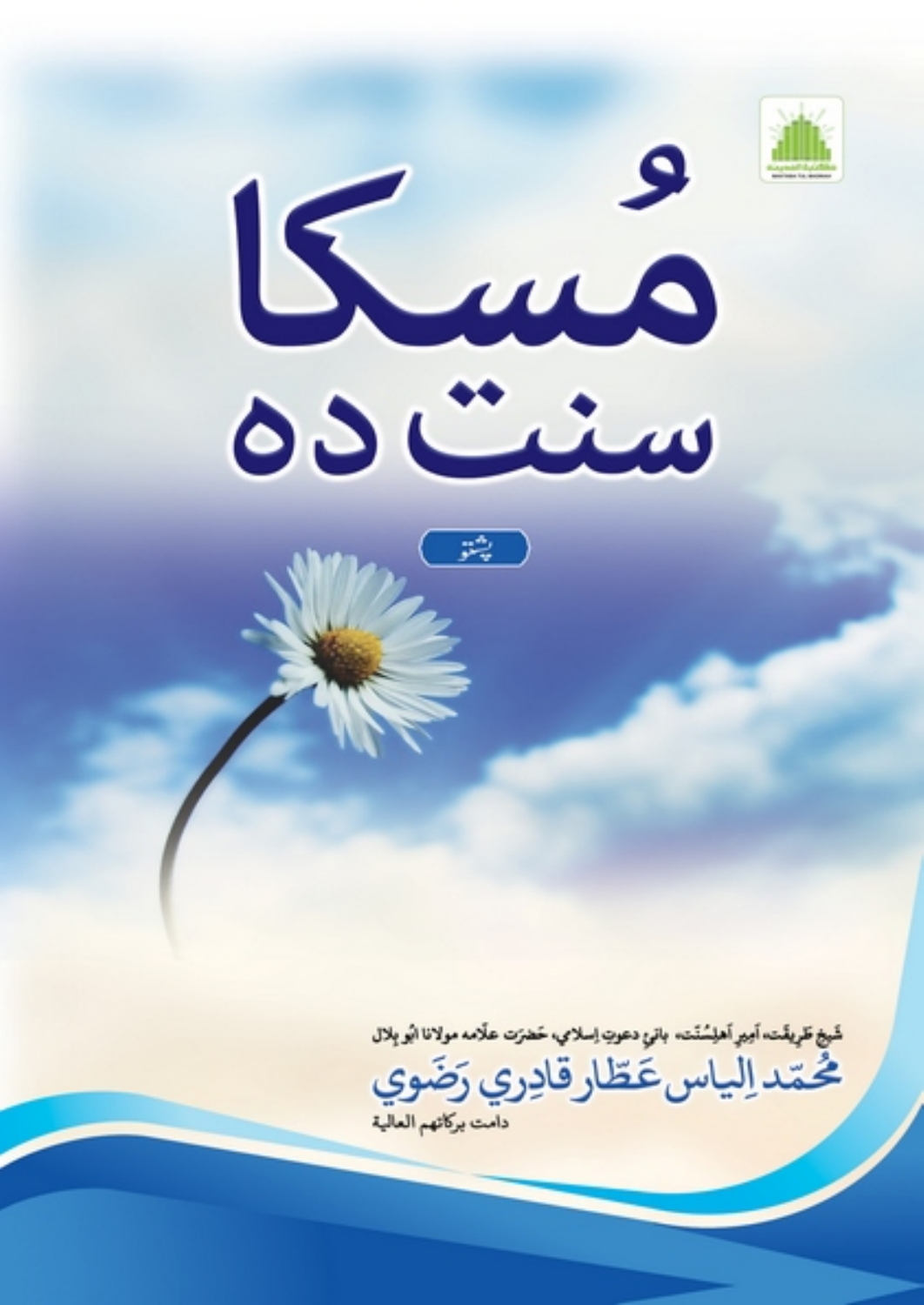

ِ<br>ٱلۡحَمۡمُاۡلِكَٰوَتِِّالۡعَلَـمِيۡنَ ֚ۡ֘ ֺ֦֧֦֧֦֧֦֧֦֧֚֚֚֚֘֝֜*֚* ֚֬ ٰبِّ\لُـعْـلَم ֺ֞ ؚ<br><u>ٝ</u> ٰ ֧֧֢֚֚<br>֧֢׆ لِلّٰـهِ دَبِّ الْعٰلَـبِيۡنَ وَالصَّـٰلُوةُۚ وَالسَّـلَامُ عَـٰلِى سَيِّـٰ لِا l ٰ l .<br>وَالسَّلَامُ عَـلٰى سَيِّـلِ الْمُرْسَلِيْنَ ֚֓֕ -֚֟ -عْوُذُ ֧֦֘ ֦֧֜ ا ֦֧ اَمَّا بَعُدُ فَاَحُوْذُ بِاللَّهِ مِنَ الشَّيۡطٰنِ الرَّجِيُم ֧֦֧֦֧֦֧֦֧֦֧֦֧֦֧֦֧֦֧֦֧֦֧֦֧֦֧֦֧֦֧֧֦֧֜֓֓֞֓֓֓֞ , ٰ ֧֦֧֦֧֦֧֦֧֦֧֦֧֦֧֦֧֦֧֦֧֦֧֦֧֦֧֧֦֧֧֦֧֬֓֓֞֓֞֓֓֓֞ ر<br>باللهِ مِنَ الشَّيُطْنِ النَّجِيُم ۙ بِسُـمِ اللَّـٰهِ ٰ ٰ Į. اللّٰكِ الرَّحۡلِنِ الرَّحِيۡمُ ֧֧<sup>֓</sup>֓ <u>ّ</u>

و<br><mark>عمید</mark> مُسکي کيدل سنت دي

#### دعائے عطار

يا رَبَّ المُصطفى! څوک چي دا رساله " مُسكي كيدل سنت دي" اولولي يا واوري، هغوئي و ته د خپل خوږ مُسکي کيدونڪي د ټولو آخري نبي <sup>صَلَّى</sup>اللهٴتَليَّـهِۥَاللهءَسَلَّـه د قيامت په ورځ و <u>ا</u> اللہ میں اس کے بات ہے۔<br>مناسب میں اس کے بات ہے کہ اس کے بات ہے۔<br>مناسب میں اس کے بات ہے۔ <u>َمَ</u> **گ** َ اً **∫** <u>ا</u> شفاعت نصيب كړې او جنَّتُ الفردوس كښې بے حسابه داخله نصيب كړې. **أُمِين بِجَاةِ خَاتَمِ النَّبِيِّيْن صَلَّى الل**َّهُ عَلَيْهِ وَالِهٖ وَسَلَّمَ إِ َ اً **∶** <u>أ</u> <u>َ</u> <u>ٔ</u> ُ ُ

د دُرُود شريف فضيلت

د خوږ نبي <sup>صَلَّى</sup>الله<sup>ع</sup>َليَّةِوَاللَّهُ فُرمان مبارك دے: د قيامت په ورځ به ماته د ټولو نه َ ْ أَيُّ مِّنْ يَسْتَقْرِبُ بِيَا بِيَا بِيَا بِيَا بِيَا بِيَا بِيَا بِيَا بِيَا بِيَا بِيَا بِيَا بِيَا بِيَا <u>َ</u> ُ َ اً í َ زيات نزدې هغه څوک وي چا چي په ما باندې زيات درود شريف لوستلي وي.  $(484:27/2, 204)$ 

د نيكئ دعوت وركول صدقه ده

د حضرتِ سيِّدَنا ابوذر سيِّدُنا ابوذَر غِفارى <sup>ب<sub>رخِىالل</sub>هءَنَهُ نه روايت دے چې د نبي پاک صَلَّىاللهءَلَي<sub>َّلِ</sub>ءَالِهٖ</sup> .<br>. ∫<br>ا <u>َ</u> ُ <u>ا</u> ْ <u>َ</u> <u>ہ</u> تَ<sup>سَلَّم</sup> فرمان دے: "د خپل (ديني) ورور سره په مُسكي كيدلو ميلاويدل ستاسو د پاره صدقه اً í <u>أ</u> و ده او د نيكئ دعوت وركول او د بدو نه منع كول صدقه ده-''

 $(1963, 384/3, 1963)$ ، حديث

erialdi<br>Verkis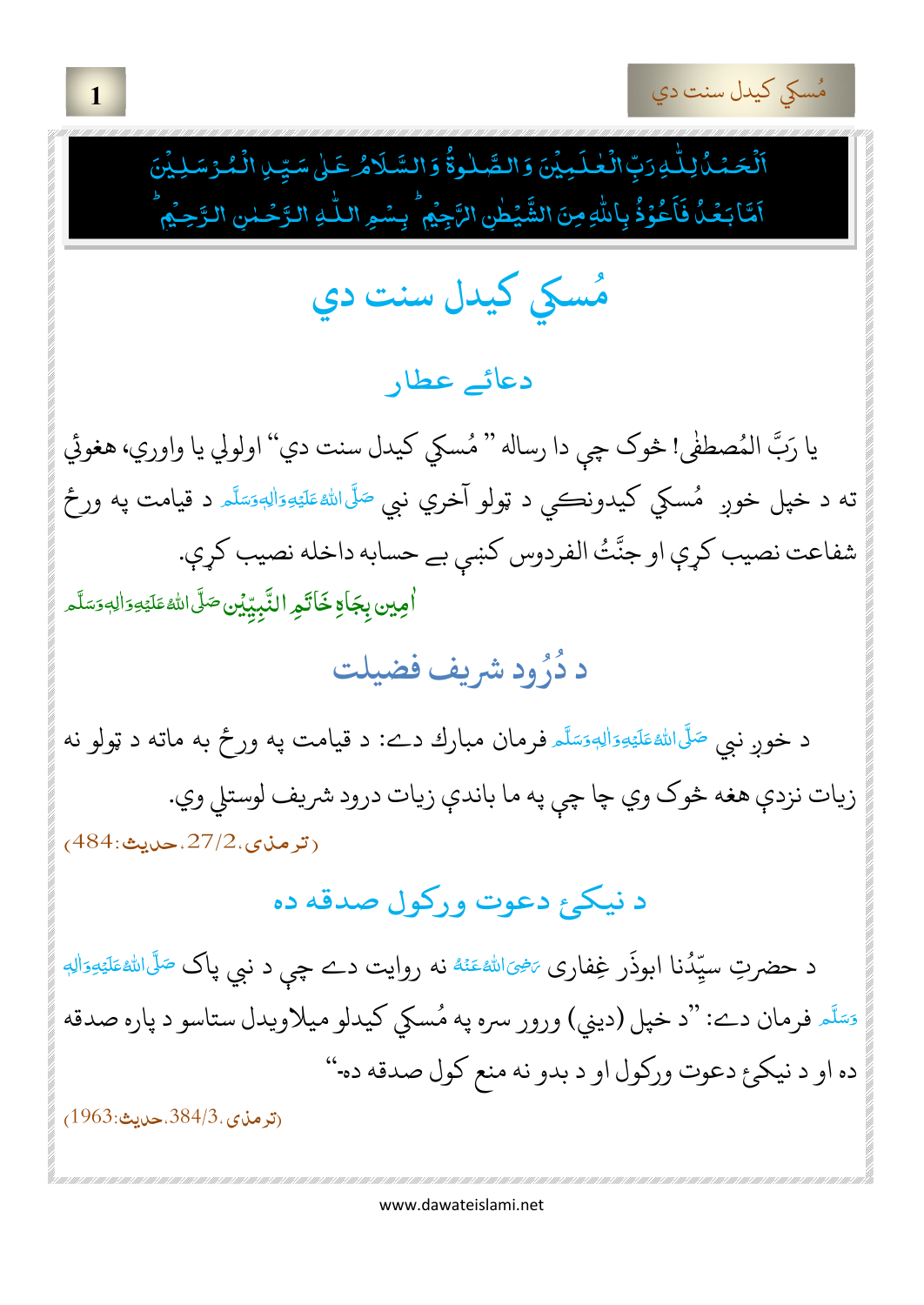مُسكى كيدل سنت دى

### د خبرو په وخت مُسكي كيدل سنت دي

خوږو او محترمو اسلامي ورونړو! بيان شوي حديث مبارک کښې په مُسکي کيدلو سره ميلاويدلو، د نيكيځ دعوت وركولو او د بدو نه منع كولو ته صدقه وئيلے شوي ده-

سُبُحْنَ اللّٰه! مُسكى كيدل څومره ښه خبره ده! په مُسكى كيدلو ميلاويدل، په مُسكى کيدلو څوک پوهه کول عام طور د نيکيځ د دعوت ديني کار ډير آسانوي او د حيرانيدونڪو نتيجو سبب جوريږي آؤ! ستاسو معمولي مُسكي كيدل د چا زره كټي او د هغه د ګناهونو ډك ژوند كښى مدني انقلاب راوستے شي او د ميلاويدو په وخت مخ اړولو او بے پرواهئ سره يو خوا بل خوا كتل او لاس ميلاوهل د چا زړه ماتولو سبب ګرځيدے شي او هغه د ګمراهئ جورې کندې ته غورځولے شي، ځکه چي چا سره هم ميلاويږئ، خبرې کوئ نو د خپل وسه پورې مُسکي کيږئ. که چرې په بے پراهئ او هغه ته توجه نه ورکولو سره د ميلاويدو عادت وي نو په عاجزئ او په مُسكي كيدلو سره د ميلاويدو عادت جوړولو پوره کوشش اوکړئ، بلکه د مُسکي کيدلو عادت جوړولو د پاره د ضرورت په وخت د چا ذمه واري هم اولګوئ، که چرې د نورو سره د خبرو په وخت ستاسو تندے ترِو محسوس کړي نو وخت په وخت به تاسو ته يادوي يا تاسو ته داسې څه ليک درښائي: "د خبرو په وخت مُسكي كيدل سنت دي". آؤ جي! واقعي دا سنت دي.د مكتبةُ المَدينه كتاب ''<sup>دُس</sup>نِ اَنحلاق'' (73 صفحات) په صَفْحَه15 دي: حضرت سَيّدَتُنا اُمِّ درداء ﷺﷺ، د حضرت سيدنا ابو درداء ﷺ عَنْهُ مُتَعَلِّق فرمائي چې هغوئي به هره خبره په مُسكي كيدلو كوله، كله چې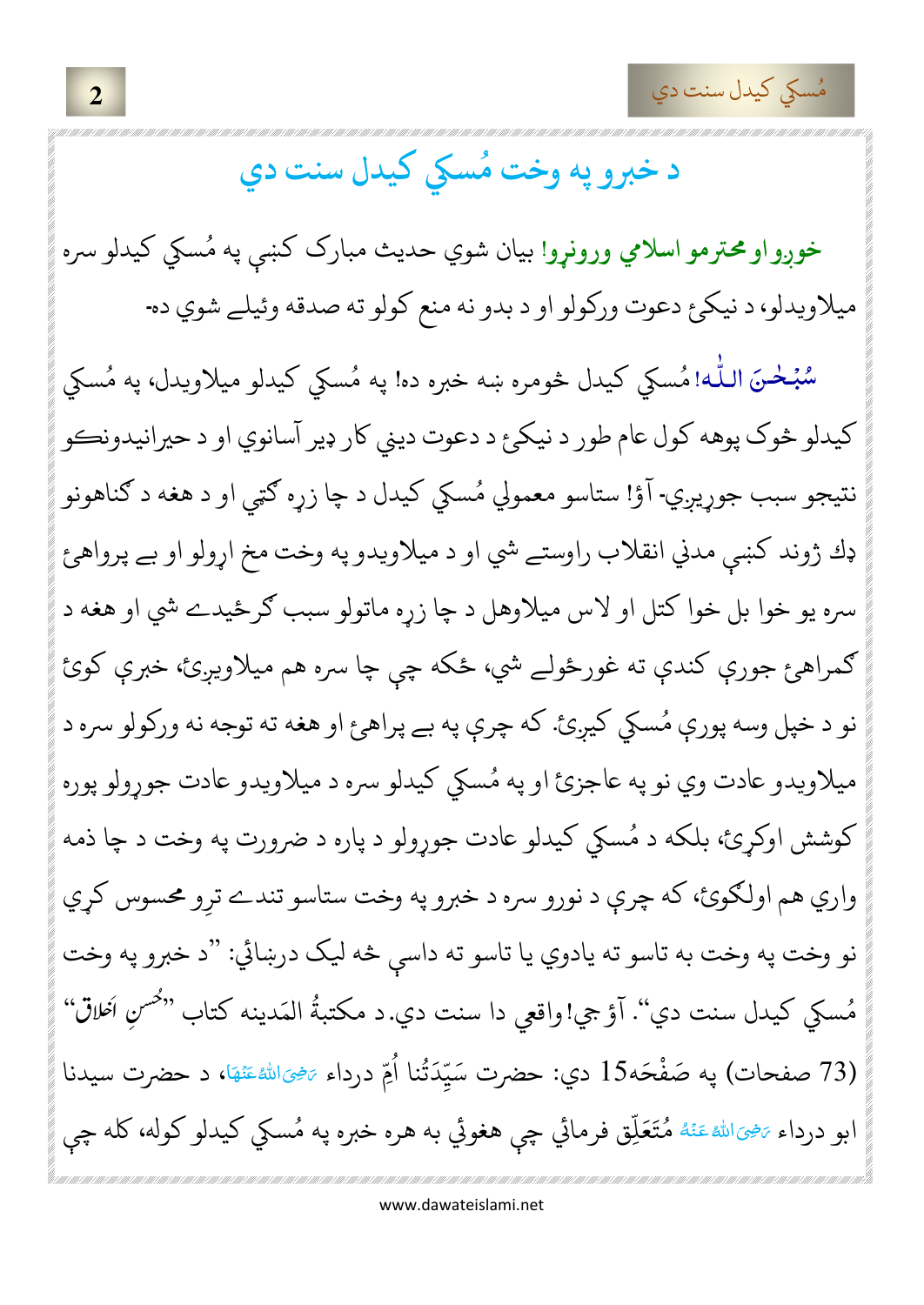

ما د هغوئي نه د دي په حقله پوښتنه اوکره نو هغوئي جواب راکرو: "ما د الله پاك محبوب صَلَّى الله عَلَيْهِ وَاللهٖ وَسَلَّم اوليدلو چي هغوئي صَلَّى الله عَلَيْهِ وَاللهٖ وَسَلَّم به د خبرو په وخت مُسكى (مكارم الاخلاق للطبراني،ص319،رقم: 21) كيدلو".

اُس ت<sup>عب</sup>ُّم کی عادت <sup>پہ لاکھوں سلام</sup> جسکی تسکی<sub>ں سے ر</sub>وتے ہوئے ہنس پڑیں

(حدائقِ بخشش شريف،ص303)

شرج کلا<u>م</u> رضا: په حدائقِ بخشش کښې شامل د "سلام رضا" د دې مصرعې "<sup>ج</sup>رگ <sup>سکم</sup>ین *سے روتے ہوئے <del>ب</del>س پڑی*'' آخري لفظ ''*پڑی*'' د اعلٰـی حضرت <sup>پح</sup>قۂاللّٰہِ عَلَيْه د مدني سوچ يوه عظيمه کارنامه ده. ځکه که چرې د "پُرين" په ځائے "پُرے" ئي ليکلے وے نو معني به يوې واقعي طرف ته اشاره ګنړلے کيدله! خو اعلىٰ حضرت د "پُرُيں" ليکلو سره د سرکارِ مدينه <sup>صَلَّى</sup>الله عَلَيْهِ وَالِهِوَسَلَّم عظيم صفت بيان کړو- د دې مصرعي معنيٰ ده: په حياتِ ظاهري كښى خو به سكون وركولو سره د غم زپلو زړونو غوټئ پرانستے كيدلى خو نن هم سرکارِ نامدار <sup>صَلَّى</sup>اللهٴقَلِيَّةِالل<sup>ِ</sup>ّةِسَلَّہ چي کله يو غم زيلي ته په خوب کښي يا يو غلام ته په قبر كښې تسلي وركوي نو هغه ته سكون نصيب شي- په دې مصرع كښې دا هم اشاره ده چي د قيامت په ورځ به هم د خپلو ګنهګار اُمتيانو ته آرام او سکون ورکوي- د دويمي مصرعي معنيٰ ده: په هغه سکون ورکوونڪي عادتِ کريمه باندې ډير ډير سلام وي۔ حضرت مولانا سيد اختر الحامدي ، حَمَّةُاللُّهِ عَلَيْه په دې شعر څه ښكلے تضمين تړلے دے: رنج سے حان کھوتے ہوئے ہنس پڑیں مُضطَرب غم سے ہوتے ہُوئے ہنس پڑیں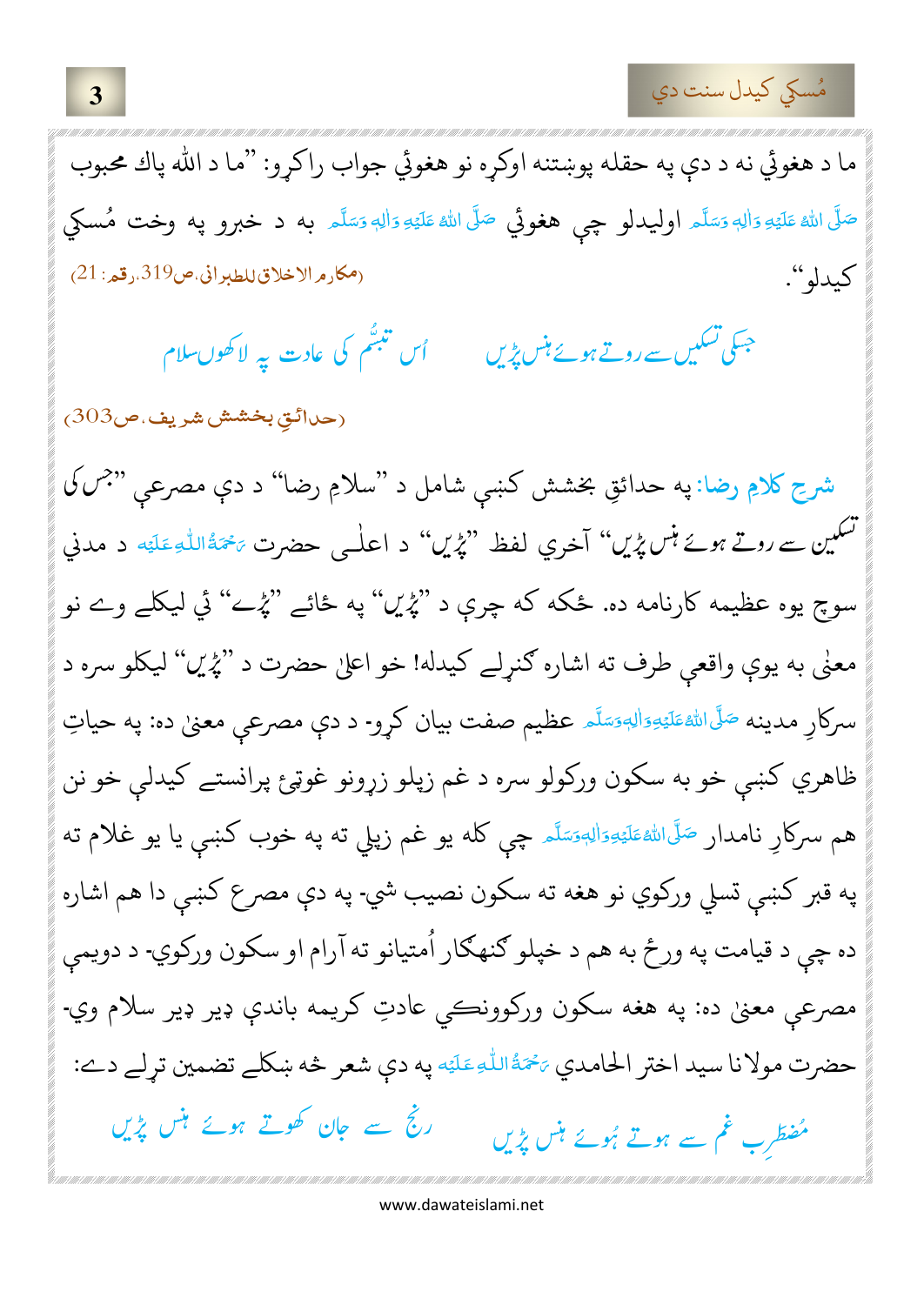.<br>مُسكي كيدل سنت دي

جس کی تسکیں سے روتے ہوئے ہنس پڑیں بخت حاگ انھیں سوتے ہوئے ہنس پڑیں ا<sup>ً</sup>س تىبسُّم كى عادت پەلاكھوں سلام صَلُّواعَلَى الْحَبِيبِ 119 \_صَلَّى اللّٰهُ على مُحَمَّد

د لاس ميلاوهلو په وخت مُسكي كيدل د بخښني سبب دے

يو روايت کښې دي چې سيِدُنا لُ**فَيُ**ع اَعْلَمي <sub>تَ</sub>خِيَالله عَنْهُ فرمائي چې د حضرتِ سيِّدُنا بَرَاء بن عازِب ﷺ عَنْهُ سره زما ملاقات اوشو نو هغوئي زما د لاس اونيولو او زما سره ئ<sub>ي</sub> مُصافَحه اوكړله (يعني لاس ئې راسره ميلاو كړل) او مُسكے شو، بيا ئې پوښتنه اوكړه: تا ته پته ده ما داسې ولے اوکړه؟ ما عرض اوکړو: نه. نو اوئې فرمائيل چې د نبي کريم <sup>صَلَّى</sup>الله عَلَيْهِءَاللَّهُوَسَلَّمَ سره زما ملاقات اوشو نو هغوئي <sup>صَلَّى</sup>اللُّهُءَلَيْهِءَاللَّهُوَسَلَّمَ زما سره هم داسي اوكړه. بيا ئي زما نه پوښتنه اوكړه: تا ته پته ده ما داسې ولے اوكړل؟ نو ما عرض اوكړو: نه. نو هغوئي <sup>صَلَّى</sup>الل<sup>ه</sup>ُتَلَيْهِةِالِهِمَتَلَمُ اوفرمائيل: كله چې دوه مسلمانان د ملاقات په وخت مُصافَحه اوکړي (يعني لاس ميلاو کړي) او دواړه د الله پاک د رضا د پاره مُسکي شي نو د دوئي د جدا كيدو نه مخكښې دوئي اوبخښلے شي. (معجم اوسط ،366/5حديث:7630) پھول *تہ حمت کے جھڑیں گے* ہم اٹھاتے جائیں گے باغ جٹت میں محمد مسکراتے جائیں گے

صَلُّواعَلَى الْحَبِيبِ 1199 صَلَّى اللهُ على مُحَمَّد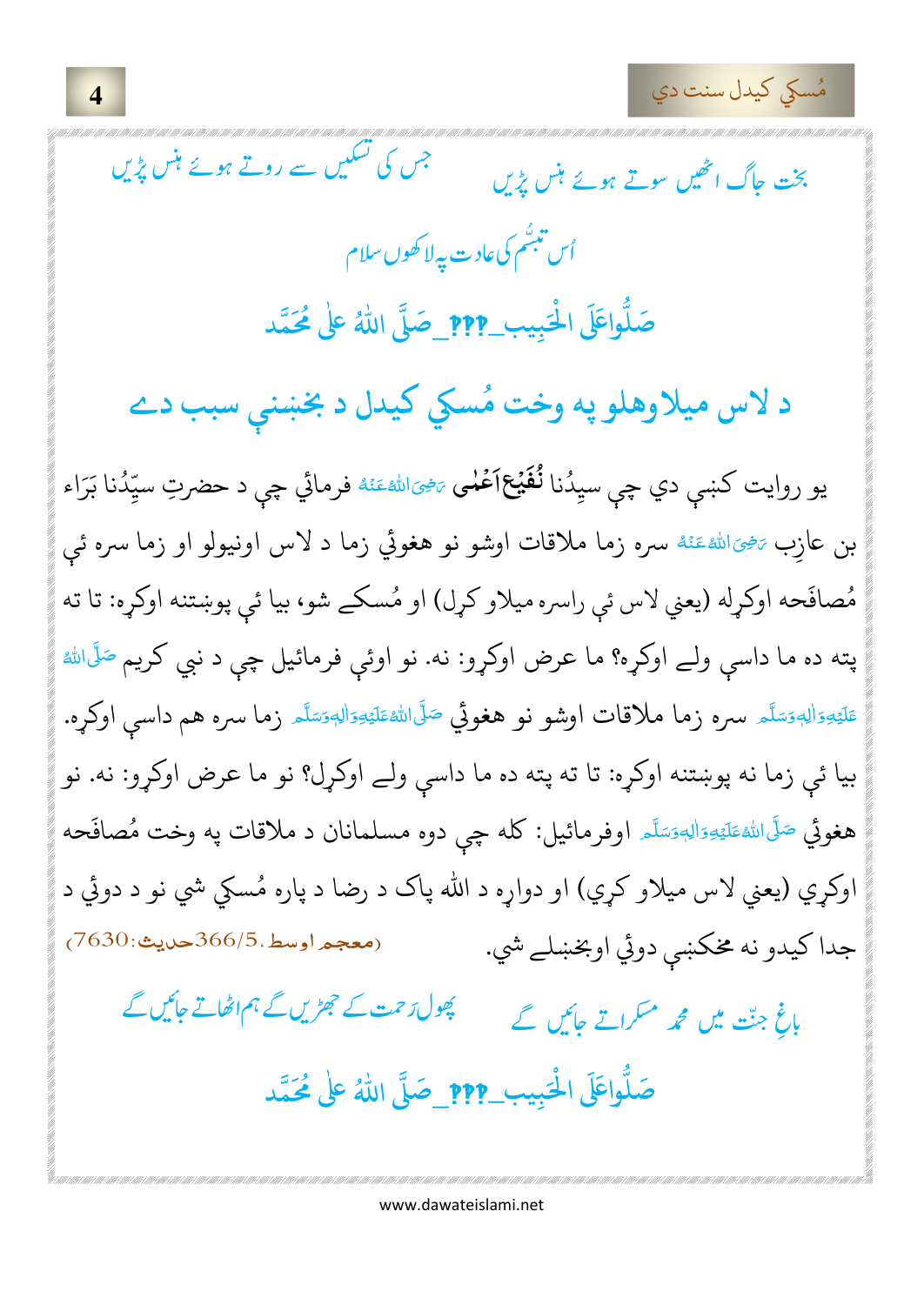

### د مُسكى كيدلو ښه او بد نيتونه

خوږو او محترمو اسلامي ورونړو! ذکر شوي حديثِ پاک کښې لفظ "د الله د رضا د پاره" ښه نيت ښائي- بهر حال د يو مسلمان سره لاس ميلاوهل او خبرو اترو په دوران کښي مُسکي کيدل صرف هغه حالت کښي د ثوابِ آخِرت او بخښني سبب دے کله چي لاس میلاوهل او مُسکي کیدل صرف د الله پاک د رضا حاصلولو په نیت وي- خپله عاجزي ښکاره کولو، د يو مالداره يا سياسي کس خوشحالولو، د دُنيا مذموم فائدو حاصلولو، ذاتي دوستی زياتولو او **مَعا**ذَالله د لاسونو لګولو او په جواب کښی د هغه د مُسکي کيدو په ذريعه د ګناهونو ډکې مزې اخستلو وغيره بد نيتونو سره نه وي. واقعي چې هغه اسلامي ورونړه ډير نيک بخته دي څوک چې د الله د رضا حاصلولو، د خپلې بخښنې، د سنتو ثواب ګټلو، د مسلمان زړه خوشحالولو، انفرادي کوشش په ذریعه د اسلامي ورونره د نيك اعمالو عامل او د سنتو د تربيت مدني قافلو مسافر جورولو وغيره د حالاتو مطابق په ښه ښه نيتونو د ملاقات او خبرو كولو سره مُسكى كيږي-

### په بړق بړق خندا د شيطان د طرف نه ده

په زوره زوره خندل مناسب نه دي ځكه چې دا سنت نه دي بلكه دا [سي خندل] خو د شيطان له طرف دي. څنګه چي د حضرت ابو هريره <u>تخوالله عَ</u>نه نه روايت دے چي د الله پاک محبوب صَلَّىالله عَلَيْهِ وَالِهٖوَسَلَّـ ارشاد فرمائي: '' ٱلْقَهْقَهَةُ مِنَ الشَّيْطَانِ وَالنَّبَسُّمُ مِنَ اللهِ يعني په برق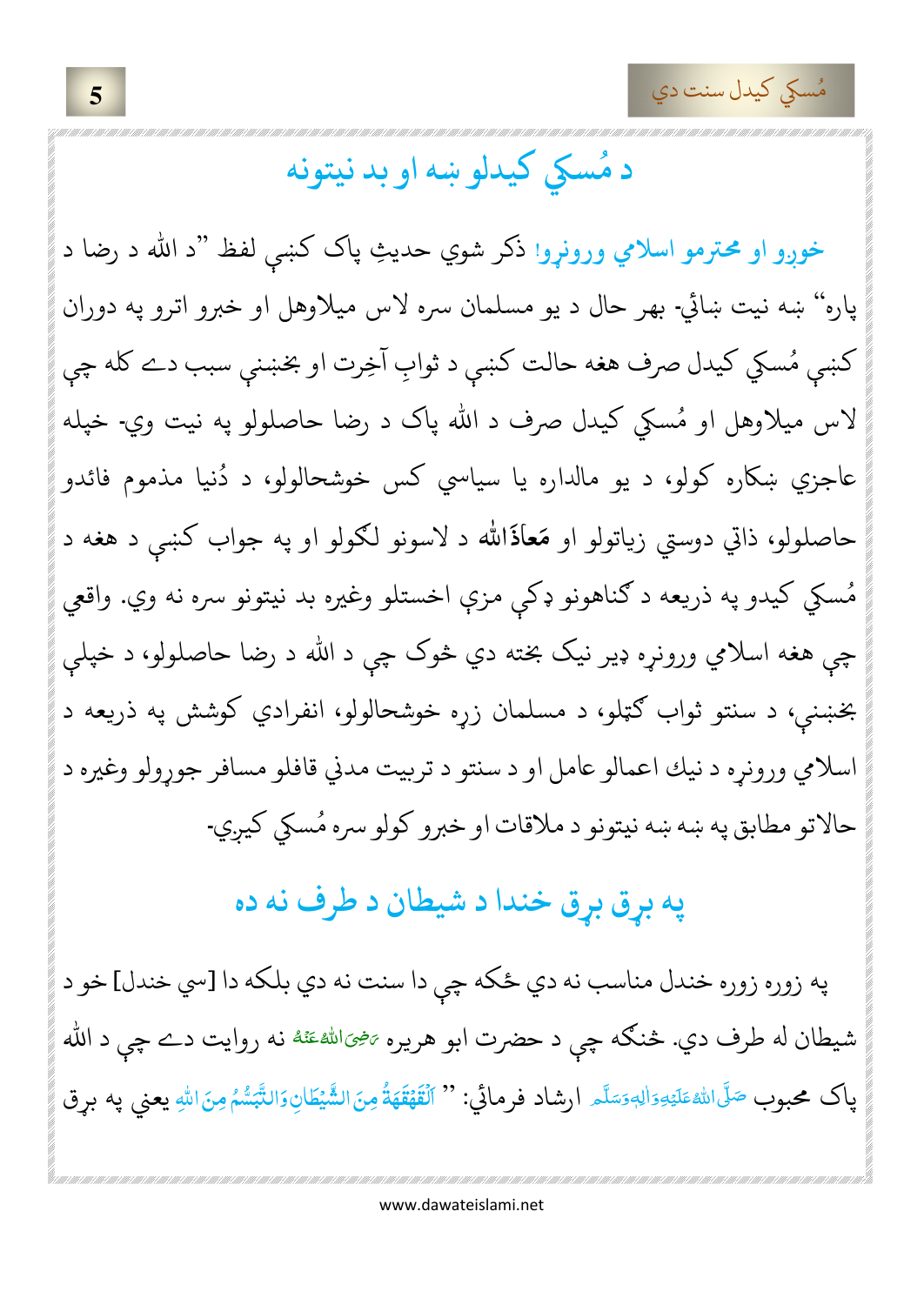

برق خندل د شيطان له طرف نه دي او مُسكي كيدل د الله له طرف نه دي."

 $(1053:$ (معجم صغير) $(104/2, 104)$ حل

حضرتِ علَّامه عبدُ الرَّءُوف مَناوي ﷺ فيهنَّا الله عَلَيْه فرمائي: د قهقهے نه مراد د آواز سره خندا ده، شيطان دا خوښوي او په هغه سوَريږي او د تبسُّم نه مراد د آواز نه بغير لږ شان  $(6196:$ فيض القدير ،706/4.تحت الحديث مُسكى كيدل دي.

مشهور مُفسّرٍ قرآن، حكيمُ الأُمّت حضرت مفتى احمد يار خان نعيمي ﷺاللهِءَليَه فرمائي: مُسکی کیدل ښه څیز دے (او) په زوره خندا بد څیز دے، مُسکی کیدل د حضورصَلَّىاللهءَلَمَهِ <sup>والهِ</sup> رَسَّلَہ عادت مبارك وو (لِهٰذا) كله چى د چا سره ميلاويږئ نو په مُسكى كيدلو (مرآةاليناجيح ، 14/7) ميلاوير.ئ.

#### يه زوره خندا ګناه نه ده

خوږو او محترمو اسلامي ورونړو! ياد ساتئ! په زوره خندا د شيطان د طرف نه ده، بده هم ده او سنت هم نه ده خو ګناه نه ده- که چرې څوک عالم صاحب يا بزرګ په زوره په خندا اووينئ نو هغه ته په خپل زړه كښى چرې هم بد مه كورئ.

خاموشي زياته خندا كمه

رَسُولُ الله صَلَّىاللهُءَلَنَةِۥوَاللهوَسَلَّم زياته خاموشي اختياروونڪے او ڪم مُسکي کيدونڪے (مسند امام احد، 407/7، حديث: 20853) وو.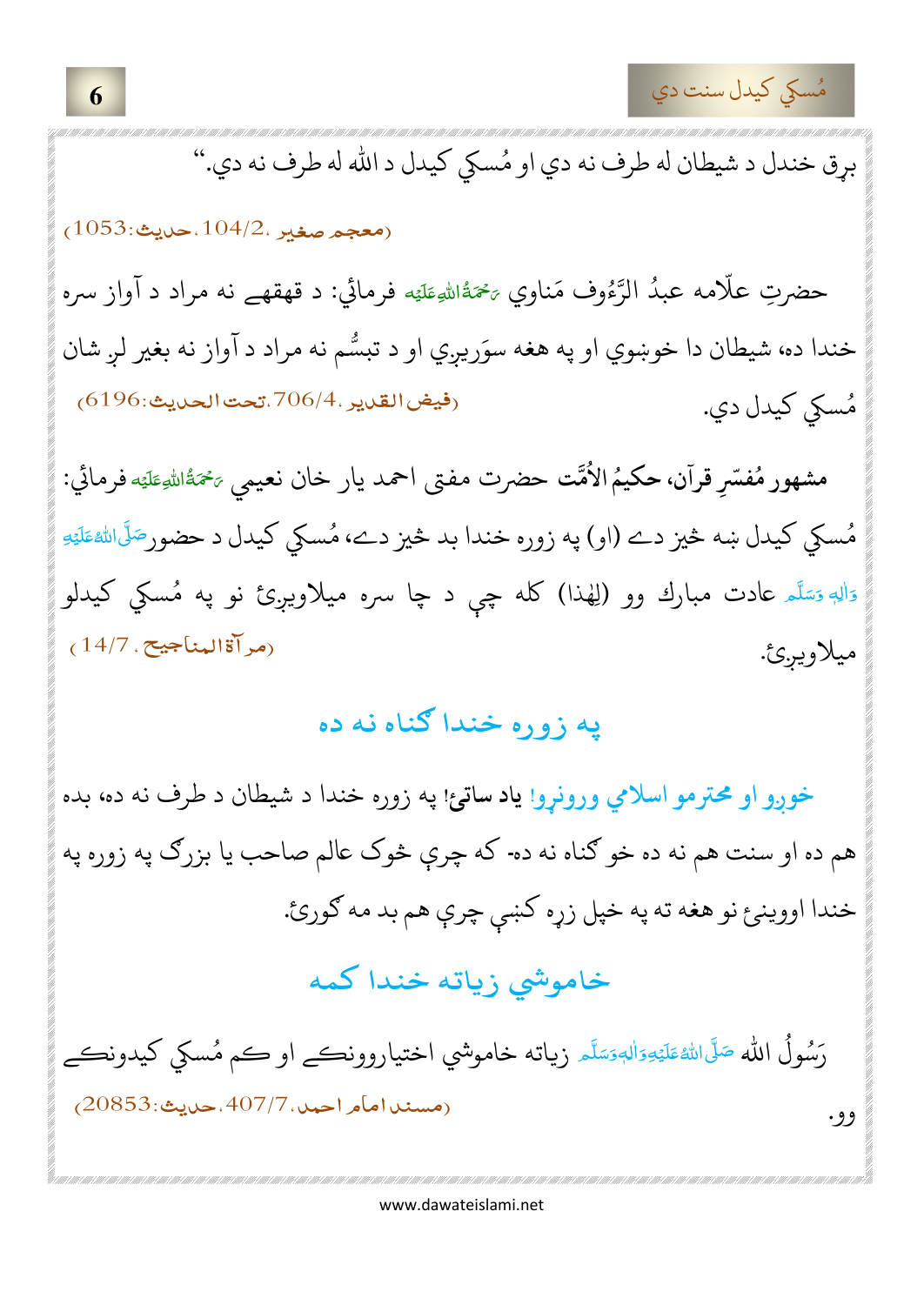مُسكى كيدل سنت دى

حافِظ ابن حجر ﷺاللهِ عَلَيْه فرمائي: د حديثونو مبارکو راجمع کولو سره چي کومه خبره ښکاره شوي ده هغه دا ده چې رسول الله <sup>ص</sup>َلَىاللهٔ عَلَيْهِوَالله<u>وَسَلَّه</u> به عام طور د مُسکی كيدلو نه زيات نه خندل او كله چې به زياته شوه نو هغه به خندا وه او ظاهره دا ده چې (مواهب اللدنية، 54/2) هغه به يه زوره خندا نه وه.

#### آيا صحابؤ به خندل؟

د حضرت سيدُنا ابنِ عمر ﷺ نه پوښتنه اوكړے شوه چې آيا د رسول الله صَلَّىالله عَلَيْهِءَالِهٖءَسَلَّـم صحابه كرامو عَلَيْهِءُالرِّفْعان به خندل؟ اوئـي فرمائيل: آؤ، او د هغوئي په زړونو (شرح السنة ،375/6) كښې به ايمان د غرونو نه زيات مضبوط وو.

مشهور مُفسّرِ قرآن، حکيمُ الأُمَّت حضرت مفتي احمد يار خان نعيمي ﷺاللهِءَلي<sub>ّ</sub>ه د دې حديثِ پاك لاندې فرمائي: كيدے شي سوال (يعني پوښتنه) كوونكى هغه حديث اوريدلے وي، "زيات خندل زړه مړ كوي" نو هغه به سوچ كړے وي چې صحابه كرامو (ءَلَيْهِۥالرِّمْوَانِ) به چرې نه خندل (ځکه چې) هغوئي (خو) ژوندي زړونو والا وو بيا د خندا سره د هغوئي څه تعلق! (د سيدُنا ابنِ عمر ﷺ په "آؤ" کښې) د جواب (ورکولو) مقصد دا دے چي خندا حرامه نه ده، حلاله ده، هغه حضراتو (يعني صحابه كرامو ﷺ الرِّفْ<sub>تَ</sub>ان) به داسې نه خندل كوم چې زړونه مړه كړي يعني هر وخت خندل بلكه داسې به ئي خندل چي زړونه تازه اوساتي او مخامخ خلق هم خوشحاله جوړ كړي.

(مرآة المناجيح ،404/6)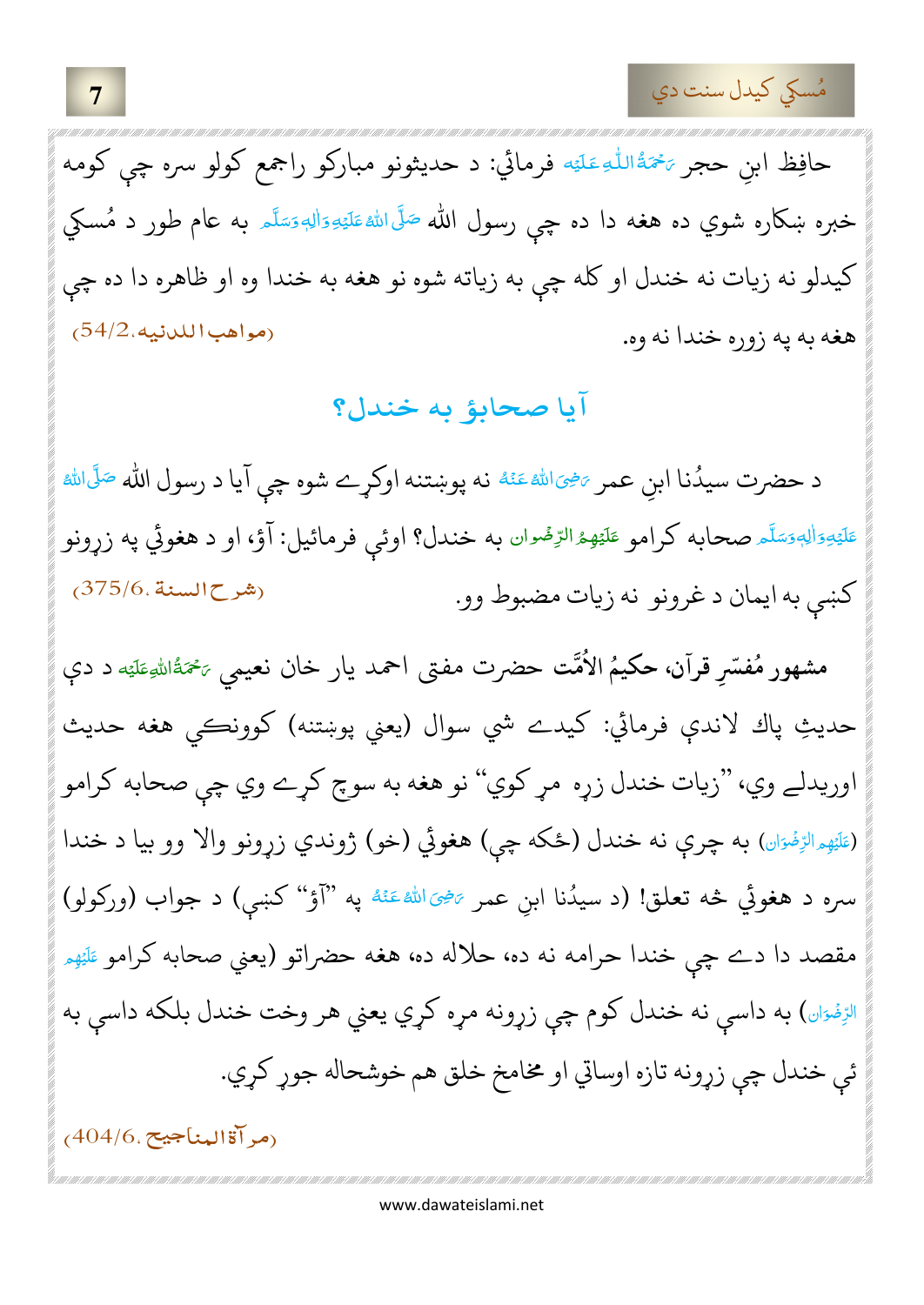مُسكى كيدل سنت دي

#### څوک په خندا اوينئ نو د ليدلو دُعا

خوږو او محترمو اسلامي ورونړو! کله چې څوک په خندا اووينئ نو په "بخاري شريف'' کښي روايت شوي دا دعا لوستل پڪار ده: اَضْحَكَ١للهُ سِنَّكَ (يعني الله پاک دې تا  $(6085, 123/4, 0.085)$ به خندا لري)

مبلغ دې د اعلان په ذريعه په جمات کښې د خندا نه منع کړي

په جمات كښې د موقعې په مناسبت سره خو د مُسكي كيدو اجازت شته خو د معمولي خندا يا په زوره د خندا اجازت نشته- که چرې په جمات کښې د بيان په دوران کښې داسې خبره راشي چې د هغې په وجه د ناستو خلقو د خندا امکان وي نو مبلغ له په کار دي چي هغه داسي اعلان اوکړي: توجٌه اوکړئ! اوس مونږه په جمات کښي يو او جمات کښي صرف د ضرورت په وخت د مُسکي کيدو اجازت دے يعني صرف د داسي خندا چي آواز هغه په خپله هم وا نه اوري، د آواز سره هيڅ كله مه خاندئ- د رسول الله <sup>صَلَّى</sup>الله عَلَيْهِ وَالْمُوَسَلَّمِ فَرِمانِ مباركِ دے: "جمات كښى خندا قبر كښى تياره راولي".

(جامع صغير ، ص322. حديث: 5231)

لمُونځ کښې د خندا احکام

د دعوتِ اسلامي د مكتبةُ المَدينه كتاب "**ثم***از كـاطام***" (4**96 صفحات) په صفحه 30 نه 31 پورې دي: (1) رُكوع او سُجود والا لمُونځ كښې كه چرې بالغ په زوره اوخندل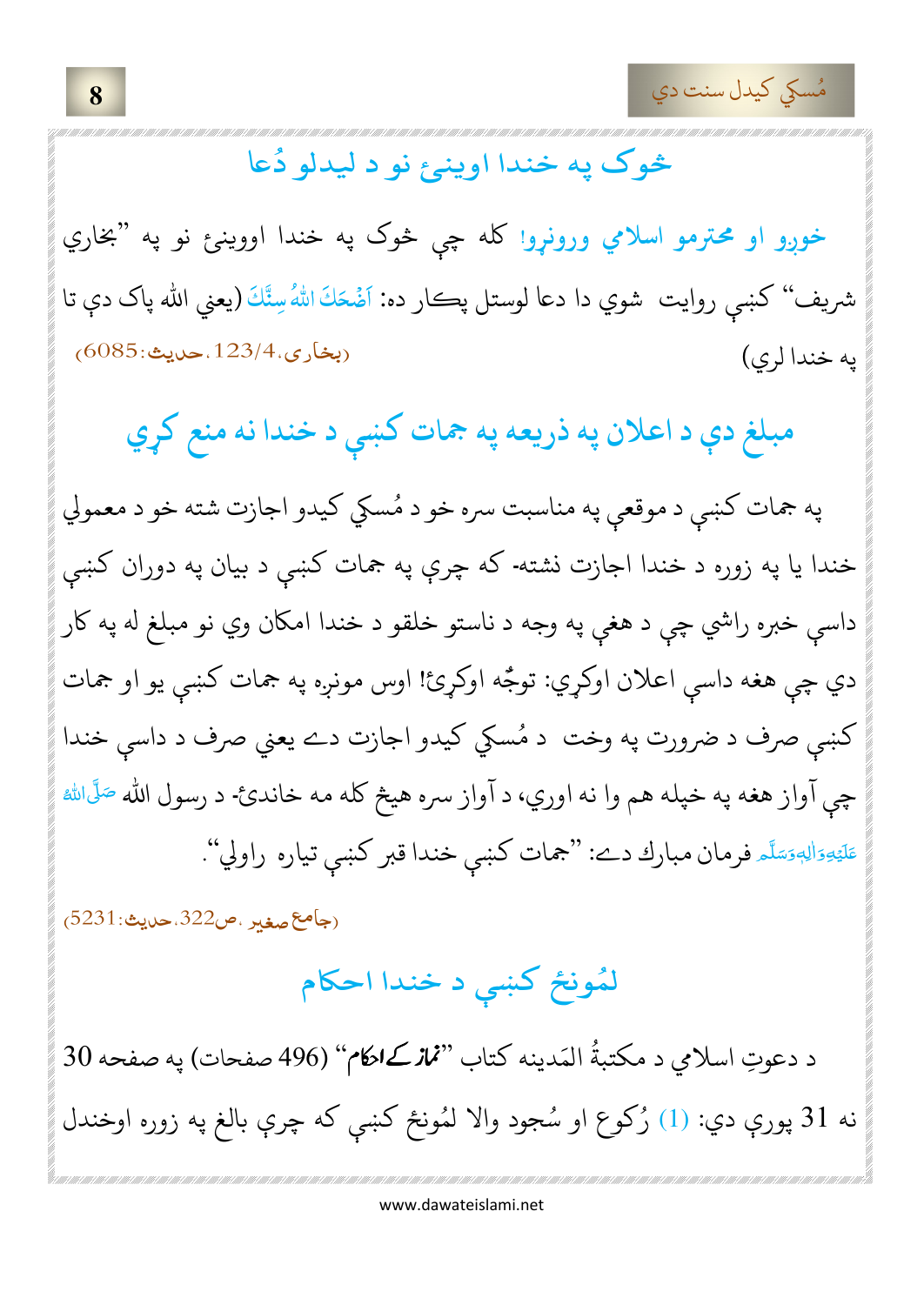

يعني په دومره آواز سره ئي اوخندل چي نزدې خلقو واوريدل نو اودس هم مات شو او لمُونځ هم، كه چرې دومره آواز سره ئي اوخندل چي صرف په خپله ئي واوريده نو لمُونځ ئې مات شو او اودس ئې باقي دے، د مُسکي کيدو سره نه لمُونځ ماتيږي او نه اودس. <sub>(</sub>مراقىالفلاح ص<sup>91</sup>) په مُسكي كيدو كښې آواز بيخي نه وي صرف غاښونه ښكاره كيږي. (2) كه بالغ جنازه كښى په زوره اوخندل نو د جنازې لمُونځ ئې مات شو او اودس نه. رمراقی الفلاح. ص91) (3) د لمانځه نه علاوه په زوره د خندا سره اودس نه ماتيږي خو بيا اودس كول مستحب دي. (مراقى الفلاح ص<sup>84</sup>) زمونږ خوږ نبي <sup>صَلَّى الله عَليَّةِ وَالْهِمَسَّلَمَ چرې</sup> هم په زوره نه دي خندلي، مونږ له هم كوشش كول پكار دي چي دا (په زوره د نه خندلو) سنت هم ژوندے وي او مونږ په زوره زوره اونه خاندو.

د مسلمان ورور د پاره مُسکي کيدل صدقه ده

د حضرت سیدُنا ابوذر ﷺ نه روایت دے چې د رسول الله <sup>صَلَّى</sup> اللهُ قَاتِي<sub>َّةُ</sub> اللهُ فرمان مبارك دے: ستاسو د خپل ورور د پاره مُسكي كيدل هم "صدقه" ده، د نيكئ حڪم کول هم "صدقه" ده، د بدو نه منع کول هم "صدقه" ده، بے لارې شوي ته لار ښودل هم "صدقه" ده، د كمزوري نظر والا مدد كول هم "صدقه" ده، د لارې نه كانړي، ازغي او هډوکي لرې کول هم "صدقه" ده، د خپل ډول نه د خپل ورور په ډول کښي اوبه اچول هم "صدقه" ده. (ترمنۍ 384/3<sub>٠</sub>صليث: 1963) او يو روايت كښى د رسول الله صَلَّى الله عَلَيْهِ وَالِهٖوَسَلَّم فرمان دے: هر قرض صدقه ده. (شعب الايمان،284/3.حديث:3563)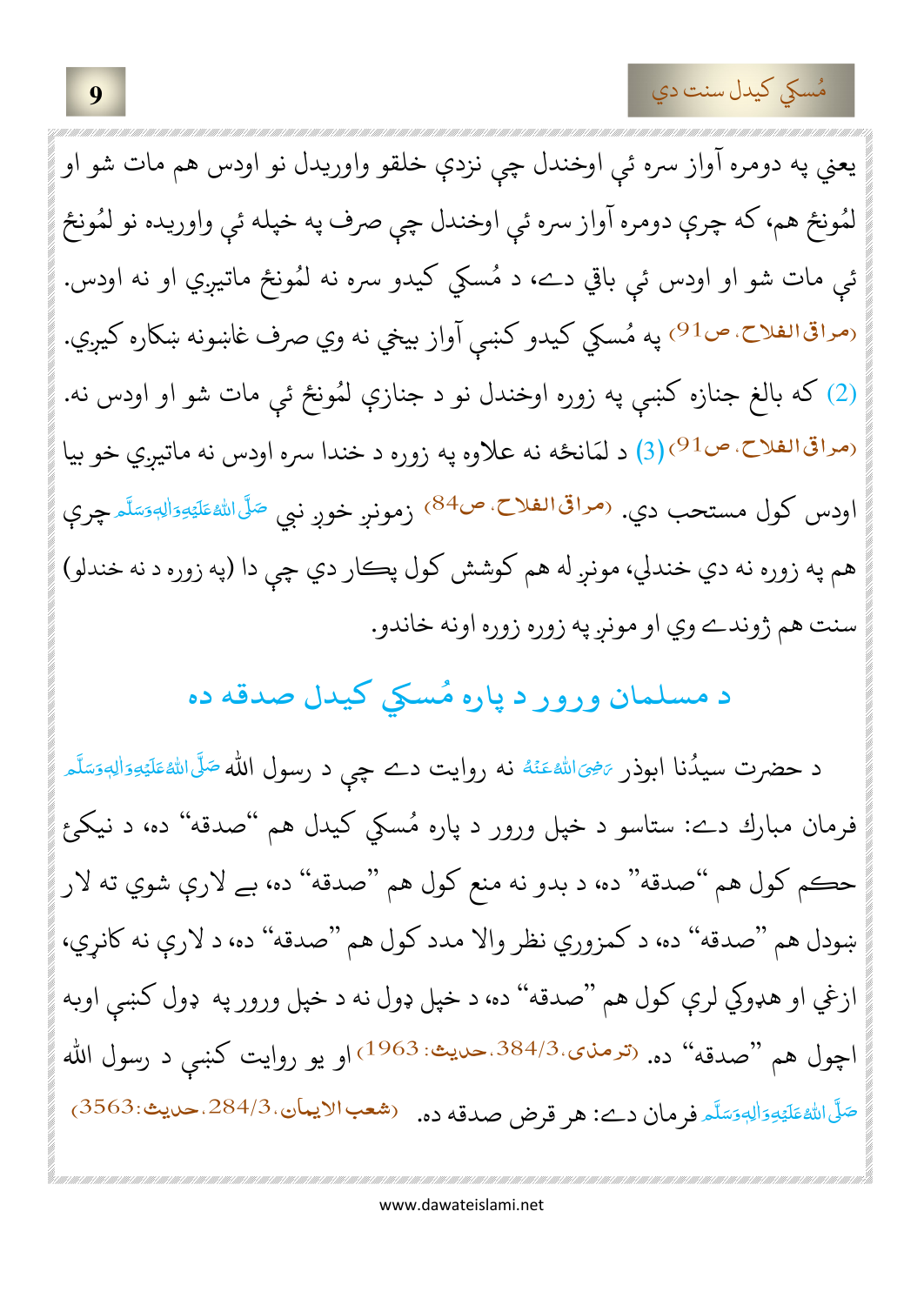

#### د مالي صدقي تعريف

عام طور چي کله لفظِ "صدقه" وئيلے کيږي نو ذهن "خيرات"طرف ته ځي. بے شکه خيرات ته هم صدقه وئيلے شي، راځئ! چي د ''مالي صدقي'' تعريف معلوم کړو- د دعوتِ اسلامي مكتبةُ المَدينه كتاب ''ضيائے صدقات'' (415 صفحات) صفحه 32 نه 33 پورې دي: په لغت كښې د صدقې نه مراد عَطِيَّةٌ يُّرَادُبِهَا الْمَثْوَبَةُ لَاالْمَكْرَمَةُ للهِ، يعني "صدقه" هغه عطيه ده د كومي په ذريعه چې د خپل عزت زياتولو په ځائے د ثواب اراده اوكړے شي- (مطلب دا دے چي هغه عطيه (يعني انعام) ته صدقه وئيلے شي، د كومي د ورکولو مقصد چې خپل عزت زياتول او واه واه نه وي، صرف د ثواب په نيت ورکړے شوې وي) علامه سيد شريف جُرجاني حنفي پَ<sup>ح</sup>َتَةُاللهِءَلَيْه د صدقي تعريف په دې الفاظو بيان كړے دے: هِيَ الۡكِطِيَّةُ تَبۡتَغِيۡ بِهَا الۡمَٰٓتُوَبَةَ مِنَ اللَّهِ تَعَالٰ. يعني صدقه هغه عطيه ده كومه چي د الله پاك (كتاب التعريفات، ص95) په بارګاه کښې د ثواب په اُمِّيد ورکړے شي.

ہو رہی ہے دونوں عالم میں تمہاری واہ واہ

صدقے اِس انعام کے قربان اِس اکرام کے

(حدائق بخشش،ص 135)

شرح كلام رضا: اعلٰی حضرت ع<sup>ن</sup>حَتُ<sup>ا</sup>للهِعَلَ<sup>ي</sup>ه په دې نعتيه شعر کښې فرمائي: يا رسولَ الله <sup>صَلّی</sup> اللهٔ عَلَيۡهِ وَاللهٖ وَسَلَّـٰہِ!د الله پاک د دې انعام او اکرام نه زه زار شم چې هغه تاسو ټولو مخلوقاتو کښې د لوئ شان مالک کړئ او دا د هغه کرم دے چې دواړه جهانونو کښې ستاسو د عظمتونو او رفعتونو ستائيني كيږي-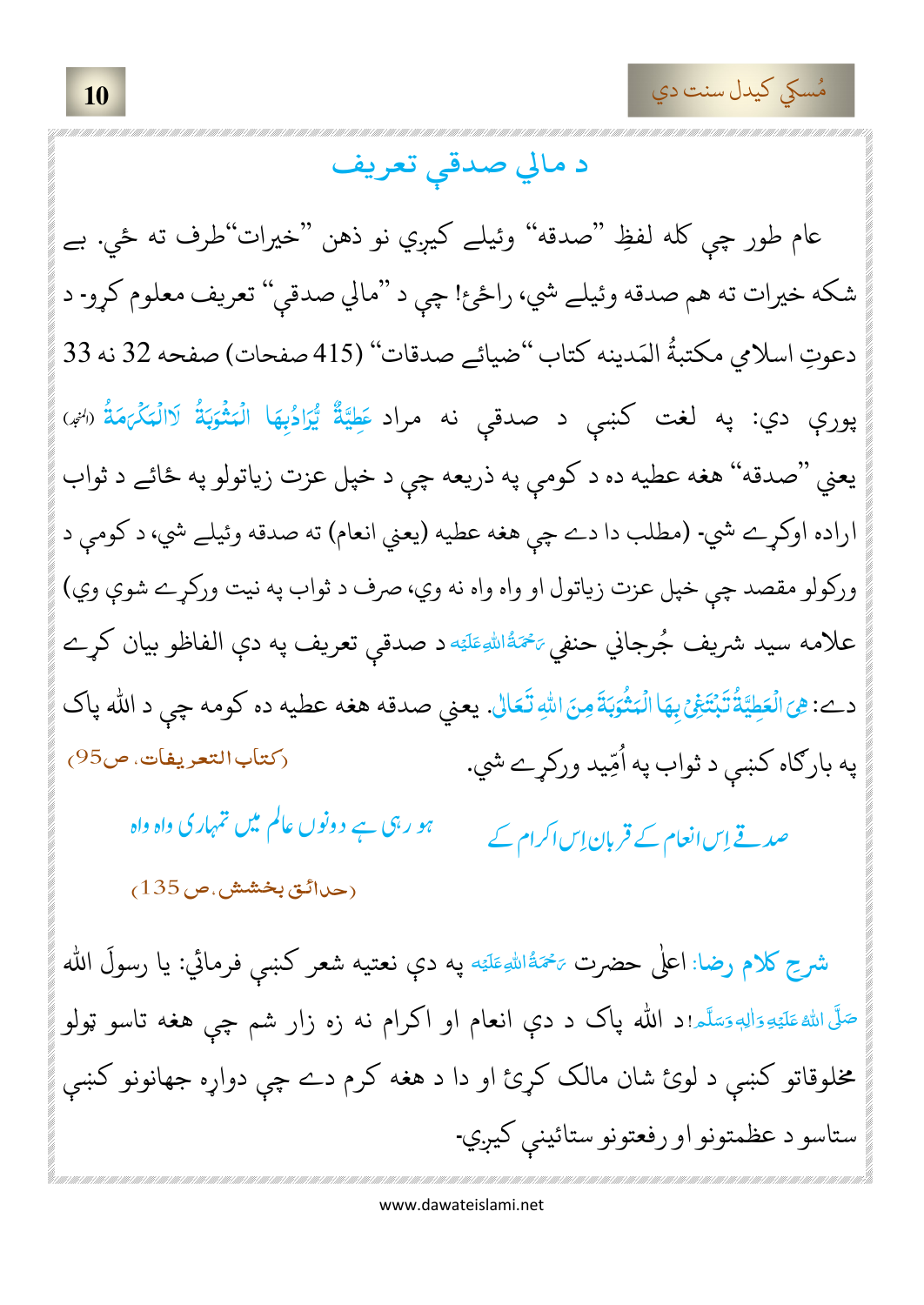سکی کیدل سنت دی

ب سے بالا و والا ہمارا نبی سب سے اَولٰی و اعلیٰ ہمارا نبی (حدائق بخش،ص138)

صَلُّواعَلَى الْحَبِيبِ 111 صَلَّى اللّهُ على مُحَمَّد

دننه مرضونه يڪدم ورک شو

خوږو او محترمو اسلامي ورونړو! په لمُونځونو او سنتو د عمل عادت جوړولو د پاره د دعوتِ اسلامي ديني ماحول سره هر وخت وابسته اوسيءَ، د نيک جوريدو په نسخه د نيك اعمالو مطابق شپې ورځې تيروئ او خپل ځان د سنتو عامل جوړولو كوشش كوئ، د سنتو تربيت د پاره په مدني قافلو كښي د عاشقان رسول سره د سنتو ډک سفر اوكړئ- ستاسو د ترغيب د پاره په مدني قافله کښې د سفر په برکت په دننه مرضونو کښې اخته د يو مريض د ښه کيدو يو مدني سپرلے تاسو ته اورووم .د يو اسلامي ورور څه داسې بيان دے چي زه د څه مودې نه په بعضي دننه مرضونو كښي اخته شوے ووم- مرض دومره زيات وو چي اوده کيدم به هم نو په ازميښت کښې به ووم- په علاج مې ډير رقم اولګولو خو بيا هم روغ نه شوم، زه د دې مرض نه تنګ راغلے ووم ما چي کله واوريدل چي په مدني قافلو کښې دعاګانې قبليږي نو ما همت اوکړو او د سنتو د تربيت د مدني قافلے مسافر جوړ شوم. اَلْحَمْدُلِلّٰه! مدني قافله کښي د سفر کولو په وخت ما دعا اوکړه او د هغې په بركت زما مرض داسي ختم شو چي هډو وو نه!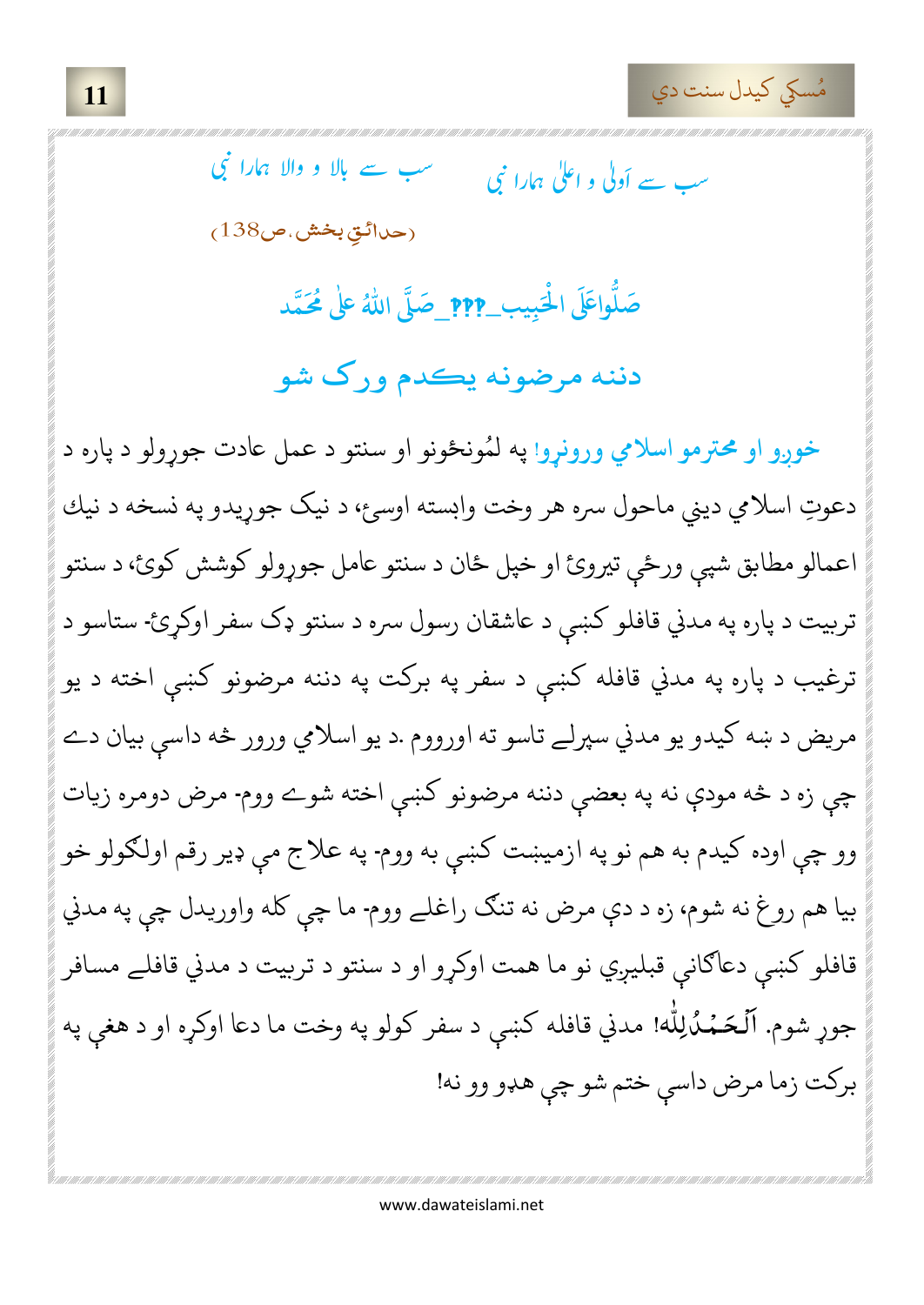مُسكى كيدل سنت دى

<sup>لفس</sup> سے جنگ ہو، قافلے میں چلو قلب برز نگ ہو، قافلے میں چلو، درد سے تنگ ہو، قافلے میں چلو ياؤں ميں لنگ ہو، قا<u>ف</u>لے ميں چلو، صَلُّواعَلَى الْحَبِيبِ 111 صَلَّى اللّهُ على مُحَمَّد

د دعا زر نه قبليدو نه مه ويريږئ

<mark>آلحَـمُـدُ</mark>الِلُه! مدني قافله کښې د سنتو ډک سفر د شِفا سبب جوړ شو او ولـې به نه جوړيدو چې د سفر په وخت او هغه هم د عاشقان رسول سره نزدې چې دعاګانې غوښتے شوي وې د الله پاک د نيکانو بنده ګانو سره نزدې چې کومې دعاګانې اوغوښتے شي هغه نه رد کيږي- که چرې دعا زر قبوله نه شي نو مه ويريږئ او تادي مه کوئ- د دعوتِ اسلامي مكتبةُ المَدينه كتاب "فضائل دعا" (318 صفحات) په صفحه 97 دي: د دُعا قبليدو کښې تادي مه کوئ، حديث شريف کښې دي چې الله پاک د دريو کسانو دعا نه قبلوي- يو هغه چې د ګناه دُعا کوي، دويم هغه چې داسې خبره غواړي چې قَطعِ رَحم (يعني خپلولي ماتول پڪښي) وي، او دريم هغه چي قبليدو کښي تادي کوي، چي ما دُعا کړې ده او اوسه پورې قبوله نه شوه- داسې کس اُويريږي او دُعا پريږدي او د مطلب نه محرومه ياتي شي.

د دعا قبليدو نسخه

که يو مريض ته شِفا نه ميلاويږي نو اوَّل خيرات اوکړئ بيا چي مکروه وخت نه وي نو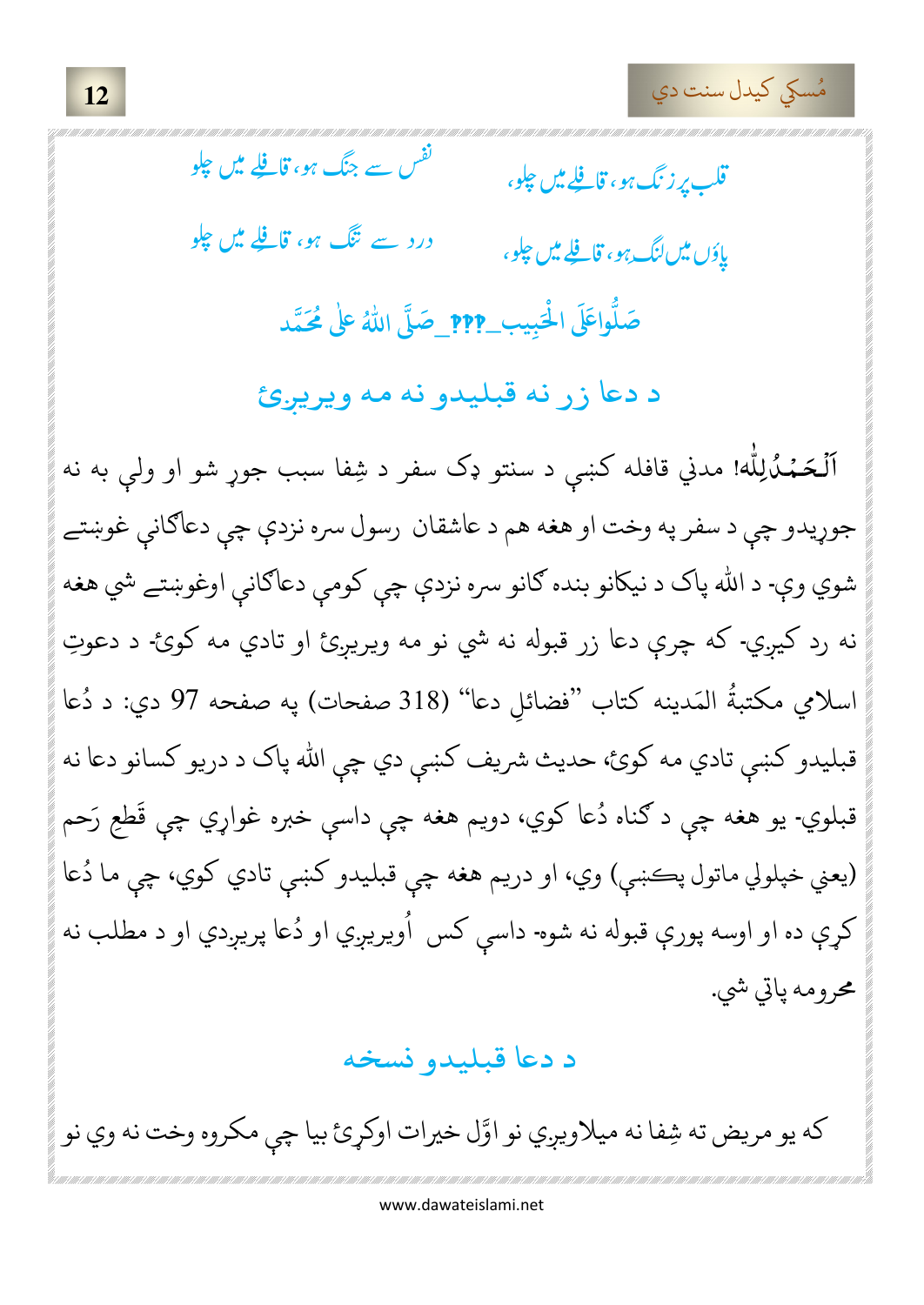

دوه ركعته نفل اوكړئ او په ژړا دُعا اوغواړئ اِنْ شَآءَاللّٰهُالْكُوِيۡهِ ا دُعا به قبوله شي. په "فضائل دُعا" صفحه 59 نه 60 پورې دي: (د دعا قبليدو آدابو نه): ادب 5: د دُعا نه مخکښي څه نيک عمل اوکړئ چې د الله پاک رحمت هغه (دعا کوونڪي) طرف ته مُتَوجِّه شي. صدقه، خاص طور پټه، په دې امر کښې ښه اثر کوي (يعني په پټه خيرات کول دُعا قبليدو كښې ډير اثر لري) (په سيپاره 28 سورة المُجادله آيت نمبر 12كښې دي:) [مفهوم]ترجمة كَنْزالعِرْفان: د خپل عرض نه

فَقَلِّمُوۡا بَيۡنَ يَلَاىُ غَبَٰوٰلُكُمۡصَلَاقَةً (پ28.المجادله:12<sub>)</sub> | مخكښې څه صدقه وركړئ.

(د دُعا نه مخكښې صدقه وركول واجب نه دي، مُستحب دي) په صفحه 61 دي: ادب 9: كه مكروه وخت نه وي نو دوه ركعته لمُونځ د زړه د اخلاصه اوكړئ چې دا جالبِ رحمت (يعني د رحمت سبب) دے او رحمت، موجِبِ نعمت دےـ (12 وختونو كښې نفلونه كول منع دي. د دې 12 وختونو تفصيل د مكتبةُ المَدينه كتاب، فضائل دعا صفحه 61 نه 62 په حاشيه كښى اوګورئ)

# د خرابو شوو پختورګو علاج اوشو

د کراچئ يو " شخصيت" ته زيړ زيړے اوشو، خيټه ئي د اوبو ډکه شوه، پختورګو ئي هم کار پريښودو، او بے هوشي پرې راغله، ډير غټ مالداره گس وو او د مور پلار يو ځوئ او د هغوئي د بوډا والي ملاتړ هم وو، ډير خفه وو، 18 ډاكټرانو ئي مُعائنه اوكړه او ټولو لا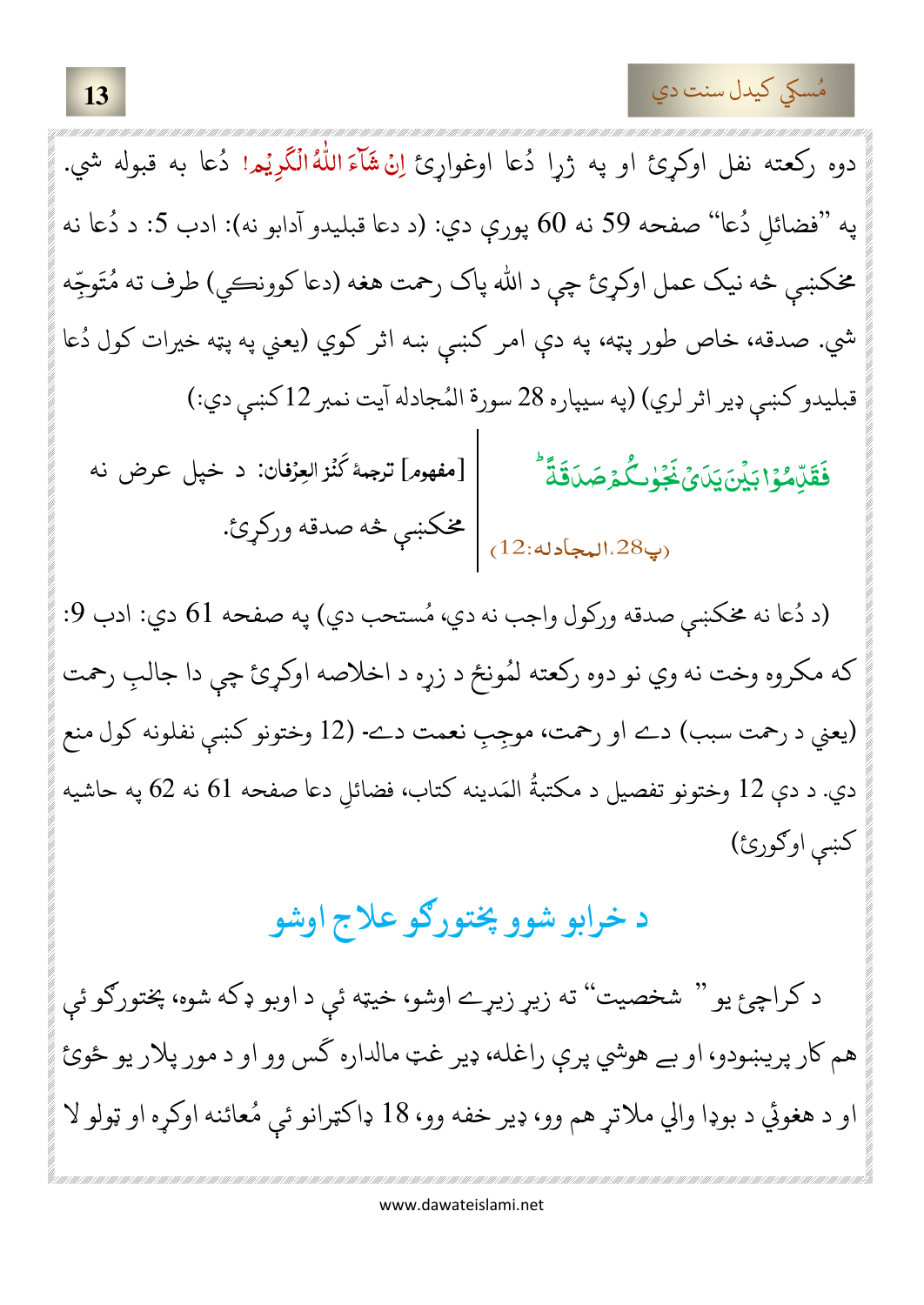

علاجه اوګرځولو، نولَسم ډاکټر راغے، هغه د ده مور پلار ته اووئیل چې د علاج په طریقه کښي یو کمے دے او هغه تاسو پوره کولے شئ، زه اُمِّید لرم چی الله پاک به رحم اوكري- د خپل وَس مطابق څه صدقه يعني خيرات اوكرئ بيا دوه ركعته نفل اوكرئ او په ژړا ژړا دُعا اوکړئ د خيرات، نوافلو او دعا طريقه شروع کړے شوه، مور و پلار ئبي د دريو ورځو پورې په ژړا ژړا د خپل ځوئ د صحت د پاره سوالونه اوکړه، په دريمه ورځ ئي اَلۡعَـٰمُدُلِلّٰه! پختورګو کار شروع کړو، زیړے او د خیټې اوبه ئې په کمیدو شوے او یوه هفته كښى دننه مريض بالكل روغ شو-گنہ کے مرض کو مٹا دے الٰہی شفا دے الٰہی شفا دے الٰہی

صَلُّواعَلَى الْحَبِيبِ\_???\_ضَلَّى اللهُ على مُحَمَّد

#### دوه نشي

د حضرت سيدُنا مُعاذ بن جَبَل <sub><sup>تخِيَ الل</sup>ُّهْءَنْهُ نه روايت دے چې د الله پاک خوږ نبي <sup>صَلَّى</sup>الله</sub> عَلَيْهِءَاللَّهُوَسَلَّم فرمائي: بے شكه تاسو د خپل ربِ (كريم) له طرفه په دليل (يعني هدايت) يَــئ تر څو پورې چې په تاسو کښې دوه نشې ظاهرې نه شي، يو د جهالت نشه او دويمه د دنيا د ژوند سره د مينې نشه- اوس خو تاسو د نيکۍ حڪم کوئ او د بدو نه منع کوئ او د الله پاک په لاره کښې جهاد کوئ (خو) چې کله په تاسو کښې د دنيا محبت پيدا شي نو تاسو به نه د نيکيځ حڪم کوئ او نه به د بدو نه منع کوئ او نه به د الله پاک په لاره کښي جهاد کوئ- بيا به هغه وخت د قرآن و سنت خبره کوونڪے په مهاجرو او انصارو

w dawateislami net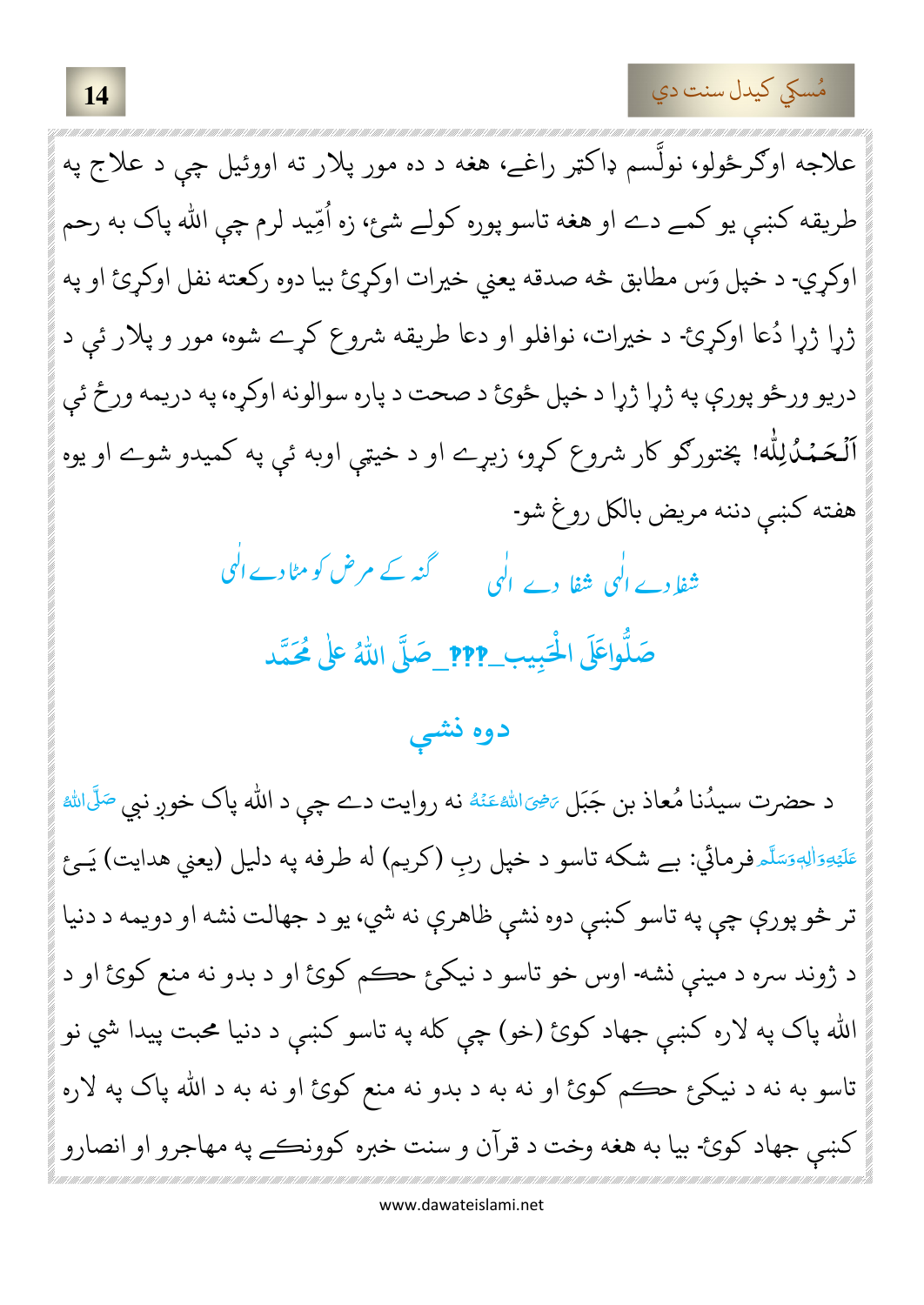سکی کیدل سنت دی

(مجمع الزوائل, 533/7مليث:12159) کښي د ټولو نه اوَّل ايمان راوړونڪو په شان وي.

#### د تعليم يافته خلقو جهالتونه

خوږو او محترمو اسلامي ورونړو! افسوس! اوس دا دواړه " مذمومې نشې" عامې دي. د جهالت نشه كښى نن صبا زمونږ زيات خلق اخته دي- شايد چي تاسو كنرئ چي تعليم خو ښه عام شوے دے او ځائے په ځائے سکولونه او کالجونه دي- اوس جهالت چرته دے؟ بخښنه غوارم د دنيا تعليم د "جهالت" علاج نه دے. صحيح دا ده چي په اسلامي احکامو د فرض عُلومو حاصلولو سره د دين نه جهالت لري کيدے شي- اوس ګنر شمير مسلمانانو کښې د ضروري ديني معلوماتو ډير کمے دے- نن چي دُنيا کومو خلقو ته "تعليم يافته" وائي هغوئي كښى اكثر خلق صحيح قرآن مجيد نشى لوستے! دا جهالت نه دے نو څه دي؟ د ''تعليم يافته خلقو'' نه د اودس او غسل صحيح طريقه يا د لمَانځه د ارکانو تپوس اوکړئ، مشکله ده چې درته ئې اووائي، د دوئي نه د جنازې د دُعا تپوس اوکړئ، کيدے شي چې دوئي له نه ورځي! ډير افسوس دے! نن صبا د ډيرو مسلمانانو توجُّه صرف د دنيا تعليم طرف ته ده، په هر لور د دې مشهورتيا ده، ټول دولت او طاقت په دې لکولے شي، او د ديني تعليم ادارې مفت تعليم ورکولو، مفت خوراک او مفت اوسيدو سهولتونه ورکولو باوجود شړې پرتې دي. يقينا دا ټولې "د دنيا د ژوند د نشو" په وجه دي. مئے عشق بھی پلانامَدنی مدینے والے مجھے دَریہ پھر بُلا نامَدنی مدینے والے (وسائلِ بخشش, ص283/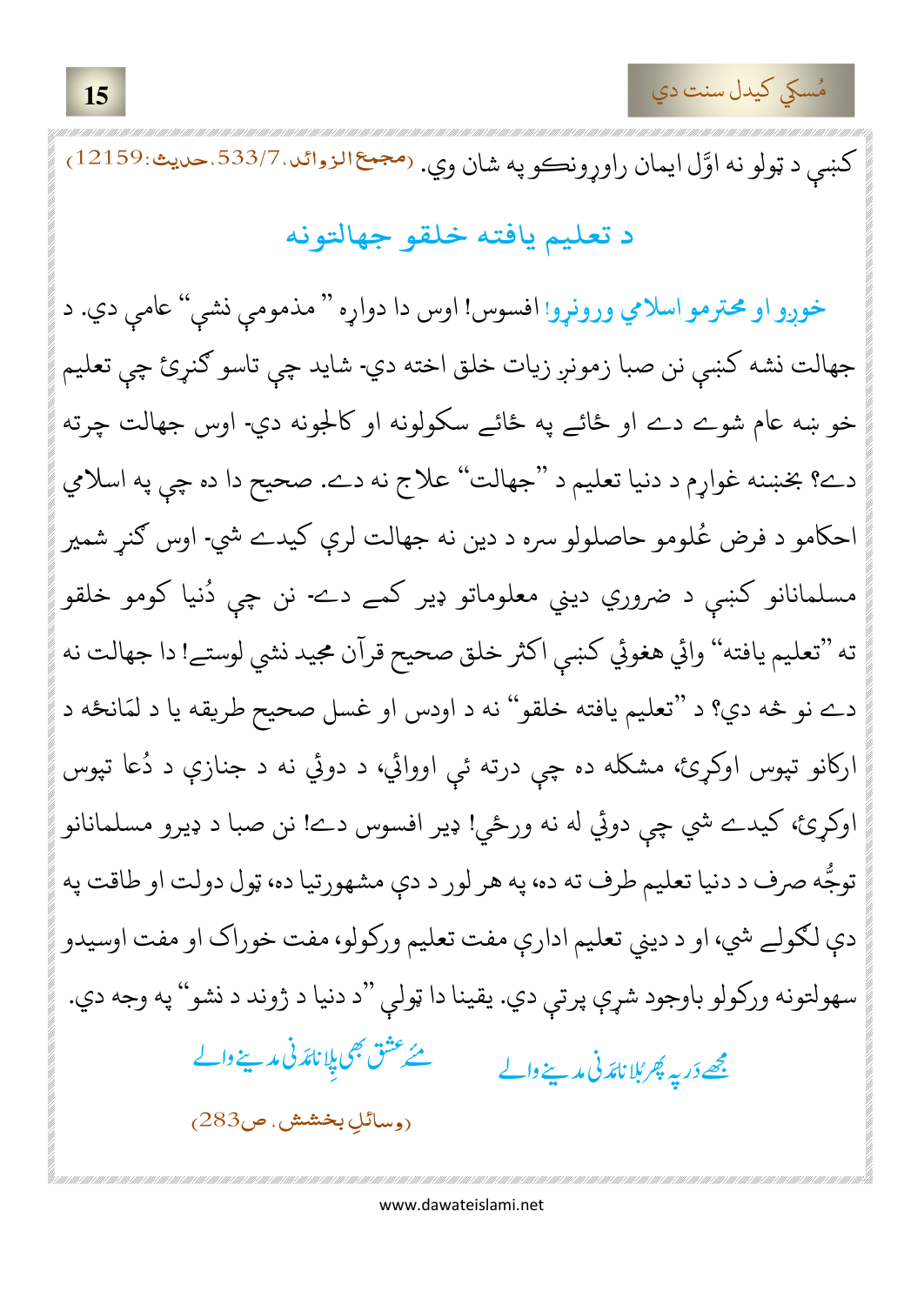

# صَلُّواعَلَى الْحَبِيبِ 1999 صَلَّى اللّٰهُ على مُحَمَّد

د مخکښينو په شان اجر

د حُضُور نبي كريم <sup>صَ</sup>لَىال<sup>ث</sup>ُمُتَلَيْهِ َاليهِتَلَم فرمان مبارك دے: ''بے شكه زما اُمَّت كښى به بعضې خلق داسې هم وي چاته چې به د مخکښينو (يعني د صحابه کرامو ﷺِ الرِّفْسِ الله عن مِثَلِ اجر وركړے شي. يُنْكِرُوْنَالْبُنْكَر هغوئي به د بدو نه منع كول كوي".

(مسند امام احمد، 576/5، حديث:16592)

حضرت علامه مولانا عبدُ الرءوف مناوي ﷺ عليه د دې حديث پاک لاندي فرمائي: يعني الله پاک د مسلمانانو هغه قوم ته د کومو په ذريعه چې دين ته طاقت ميلاويږي، هغوئي ته به د صحابه كرامو ءَنِيْه الرِّفْرَان په مِثَل ثواب وركړي.

 $(2485:$ فيض القدير. 680/1. تحت الحديث

## يو مبلغ د يو صحابي برابر نه شي كيدے

خوږو او محترمو اسلامي ورونړو! د ذکر شوي روايت نه دې څوك دا اونه ګنړي چې د بدو نه منع کوونڪو مُبلِغينو ته به د صحابهٔ کرامو ﷺِ الرِّفْسَ برابري حاصله شي، هيڅ كله داسي نه ده، دا خبره منلے شوې ده چې صحابهٔ كرام ﷺ الرِّفْسَ ته چې د صحابيت کوم شرف حاصل دے د هغې مقابله غير صحابي اُمَّتي ته ميلاويدونڪے يو فضيلت هم نشي ورکولے. د دواړو جهانونو سردار <sup>ص</sup>َلَىاللهﷺ ارشاد اوفرمائيلو: لَاتَسُبُّوْا اَصْحَابِى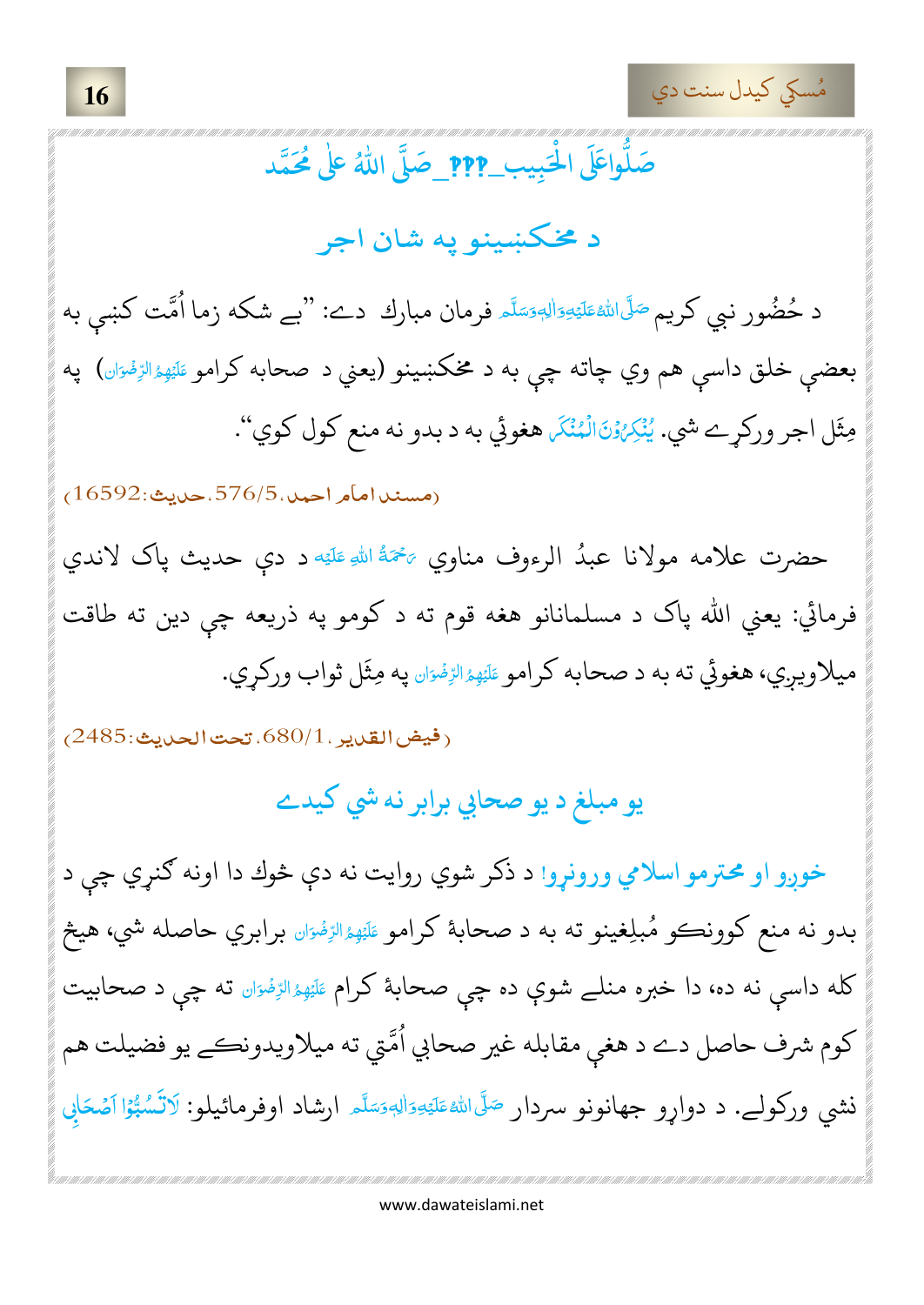کي کيدل سنت دي

فَلَوْاَنَّ اَحْدَكُمُ اَنْفَقَ مِثْلَ اُحُدٍ ذَهَبًا مَابَلَغَ مُنَّ اَحَدِهِم وَلَانَصِيْفَهُ يعني زما يو صحابي ته هم كنزلي مه کوئ که چرې تاسو کښې څوک د اُحد د غر همره سره زر هم خرچ کړي نو هغه د هغوئي يو يا نيم مُد ته هم نه رسي: (بخاري،522/2، حديث:3673) مُد يوه پيمانه ده كومه چې د دوو حجازي رَطل ده او رَطل تقريبًا نيم سير وي او يو غير صحابي کس د کروړونو نيکو کولو سره هم د يو صحابي ﷺﷺ مرتبے ته نشي رسيدے څنګه چې د مکتبةُ المَدينه كتاب "بهارِثْرُمِيت" جلد1 په صفحه 253 حضرت علامه مولانا مفتي محمد امجد علي اعظمي ، محَمَّاللهِ عَلَيْه ليكي: "كه يو ولي هر څومره اوچتې مرتبې والا وي، د يو صحابي درجے ته نه رسي''. په صفحه 247 فرمائي: حديث كښې د سيدُنا اِمام مَهدي د ملګرو (ﷺ عَنْهُ) په حقله راغلي دي: "هغوئي کښې د هر يو د پاره د 50 اجر دے، صحابة كرامو (ءَلَنِهِءُالرِّمُنُوان) عرض اوكړو: هغوئي كښې د يو د 50 يا زمونږه؟ اوئې فرمائيل: بلكه ستاسو نه."اجر د هغوئي (يعني سيدُنا امام مهدي ﷺ شاه عَنْهُ د ملكرو) زيات شو، خو غوره والي كښى هغوئي د صحابۀ كرامو (ﷺ الرِّضۡوَال) برابر نشى كيدے، زيات كيدل خو لرې، چرته د امام مهدي (ﷺعَنْهُ) ملگرتيا او چرته د حُضُور سيدِ عالَم صَلَّىاللهٔعَلَيْهِوَاللهِوَسَلَّم صَحابِيَّت! د دې مثال داسې اوګنړئ چې بادشاه د يو مهم (يعني جنګ) د پاره وزير او بعضي نور افسران اوليږل، د هغه (جنګ) په ګټلو ئې هر افسر ته يو يو لاکه روپئ انعام ورکړو او وزير ته ئې تش د خوشحالر زيرے ورکړو نو انعام هغه (افسرانو ته) زيات ميلاؤ شو، خو چرته هغه (يو يو لاکھ روپيځ ميلاويدونڪي افسران) او چرته (د بادشاه د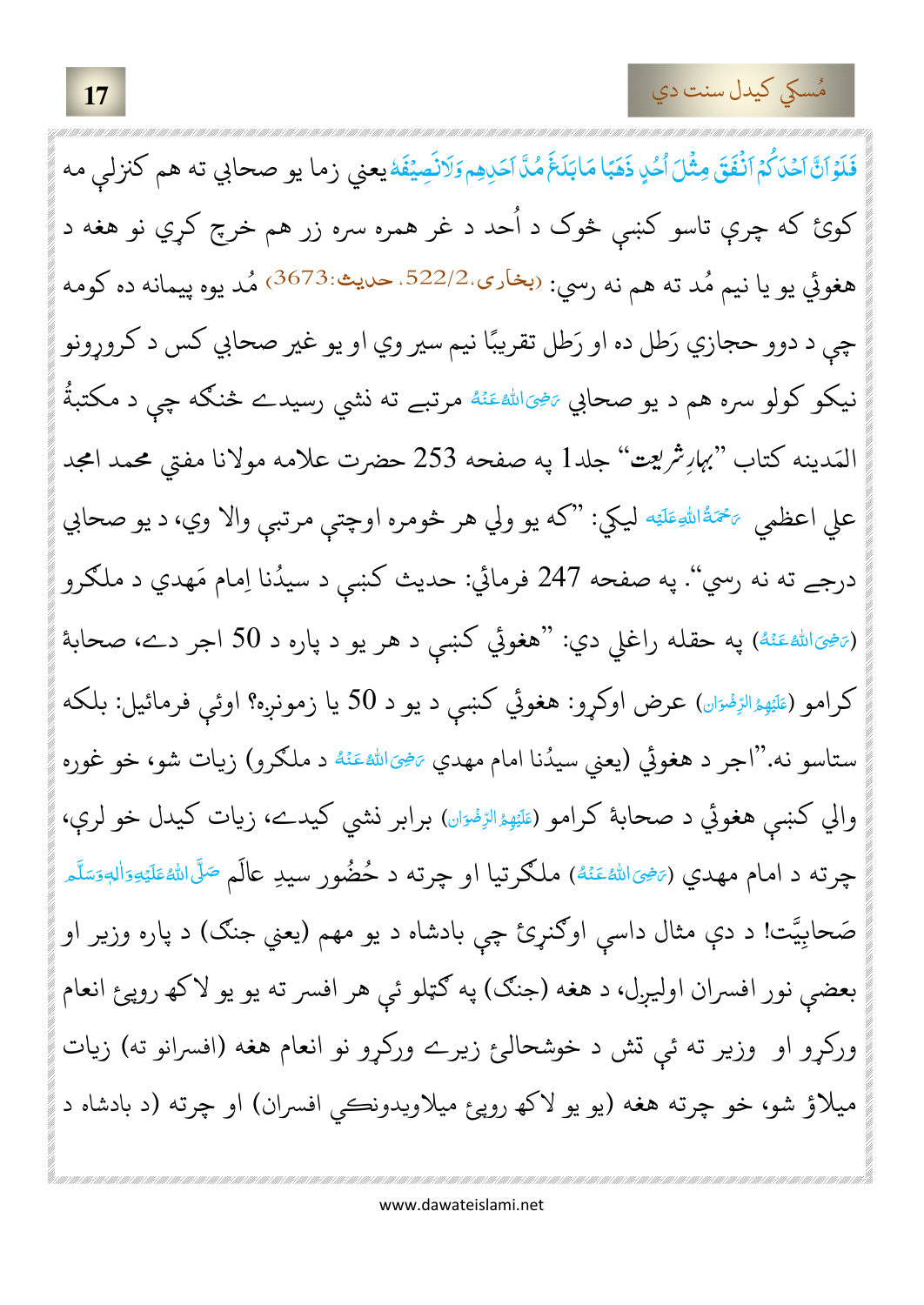. <mark>18</mark> - مسكي كيدل سنت دي المسلمين المسكي كيدل سنت دي المسلمين المسلمين المسلمين المسلمين المسلمين المسلمين المسلمين

خوشحالئ سند اخستونڪي) وزير اعظم اِعزاز! [يعني د وزير اعزاز د يو يو لاکھ روپو نه ډير  $\begin{bmatrix} 2 & 3 \end{bmatrix}$  QRS ، [Q F 2tu1247 vw253% 

د صحابهٔ کرامو ءَليَهِمُ الرِّمُوَان عظيم شان د حضرت سيدُنا امير مُعاوَيه يَضِيَالله عَنَهُ په باره ُ ֺ֖֚֚֚֚֚֚֚֚֚֚֕֝֬֝֓֕֓֕֓֡֟֓֡֬֝֬֝֬֝֬֝֓֬֝֓֬֝֓֬֝֓֬֝֓֬ ؘ <u>َ</u> ∫<br>ا كښې د نقل شوو دې دوو حكايتونو نه معلوم كړئ: (1) د حضرتِ سيِّدُنا مُعَافَىٰ بن عمران و .<br>. َحْمَةُاللهِطَيَّه نه پوښتنه اوكړے شوه: آيا حضرت سيدُنا عمر بن عبد العزيز عَمَّةُاللهِطَيَّه د ال<br>المسابق <u>َ</u>  $\overline{a}$ و اً<br>ا  $\overline{a}$ حضرت امير مُعَاوِيَه <sub>تَنْحِ</sub>ىَالله عَنْهُ نه ښه دے؟ نو هغوئي يَحْمَةُاللهِعَلَيْه په جلال كښې راغلل او و **ٔ** <u>َ</u> ِّبَ <u>َ</u> **گ** ِ  $\overline{a}$ اوئې فرمائيل چې د رسولِ کريم <sup>صَلَّى الله عَلَيْهِ وَالِهٖ وَسَلَّہ په صحابي باندې دې د يو (غير</sup> اً í <u>ا</u> <u>َ</u> **ٔ** <u>َمَ</u> <u>ہ</u> اصحابي) قياس اونڪرِے شي، حضرت امير مُعاوِيَه ﷺ د رسول انور صَلَّىاللهُءَتَهِ الصَّالَةُ <u>َ</u> ُ َ ِ <u>َ</u> ال<br>المراجع <u>َ</u> ُ ئَسَّلَّه كاتبِ وحي او په وحي د خوږ نبـي صَلَّىٰاللهْعَلَيْهِ وَاللهِ تَسَلَّه امين دے. اً í <u>َ</u> اً í <u>أ</u> َ ْ أَيُّ مِّنْ يَسْتَقْرِبُ بِيَا بِيَا بِيَا بِيَا بِيَا بِيَا بِيَا بِيَا بِيَا بِيَا بِيَا بِيَا بِيَا بِيَا ا<br>ا ُ

 $\mathcal{O}(59, 59, 224/1.$ رتاريخ بغداد. 208/59.

(2) چا د حضرت سیدُنا عبد الله بن مبارَک گُمَةُاللهِطَيَه نه پوښتنه اوکړه: حضرت سیدُنا <u>ا</u> <u>َ</u> امير مُعاويه <sub><sup>تخِي</sup>َاللهءَنَهُ او حضرت عمر بن عبد العزيز ح<sup>م</sup>َةاللهِءَلَيْه كښى څوك غوره دي؟</sub> <u>َ</u> ا<br>أ **ئ ٔ** í **با** اوئې فرمائيل:"په الله پاک مې دې قسم وي! د رسول الله <sup>صَلَّى</sup>اللهٴعَلَي<sub>َّلِ</sub>ءَالهٖءَسَلَّہ په ملګرتيا ا<br>أ اً ة<br>ا <u>ا</u> <u>ا</u> اللہ<br>ا کښې د حضرت امير مُعاويه <sub>تَ</sub>حِيَ<sub>اللّٰ</sub>هءَنَهُ د اَس په <u>َ</u> **أ** د اس په پوزه کښي ننوتي دوړه د حضرت عمر بن  $(401\omega^{\circ}, \omega)$ ده." (فتاوی حدیثیه، ص عبد العزيز چَمَّةُاللهِعَلَيْه نه په زر چنده غوره <u>ا</u> اً<br>ا َ

شيخُ الاسلام حضرت علامه ابنِ حَجر، هيتمي شافعي ﷺ د دويم نمبر حكايت ڊ <u>َ</u> **ئ** وضاحت كوي او ليكي: د دې نه د حضرت سيدُنا عبد الله بن مبارَک گَمَةُاللهِءَليَّه مراد دا <u>َمَ</u> ∫<br>ا

l.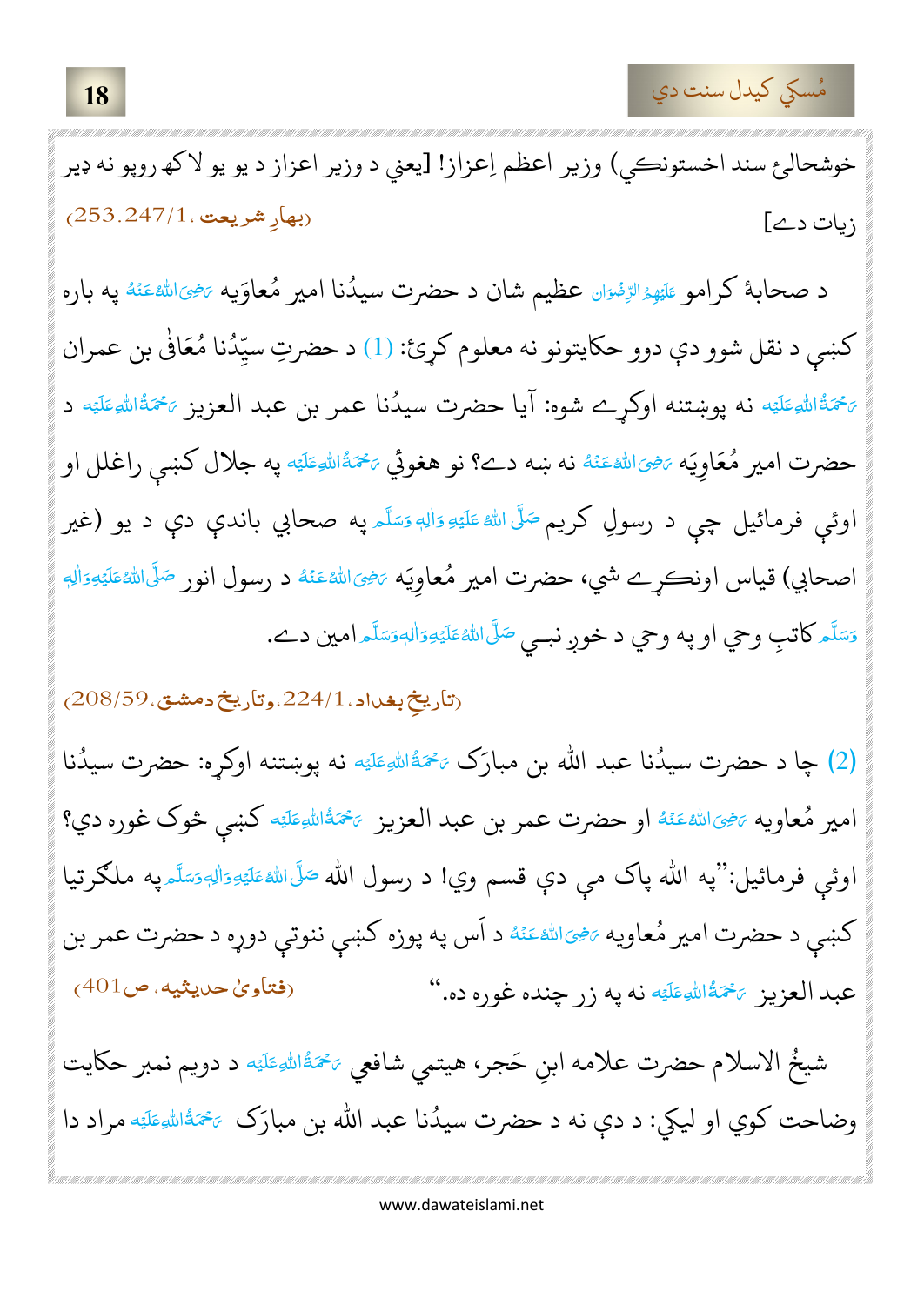

دے چې حضرت اَمير مُعاويه ﷺ ته د حُضور نبي کريم <sup>صَ</sup>لَىاللهﷺ تاقليم الله عَمَّلَى الله عَمَّلَ د زيارت او صحبت كوم شرف حاصل دے د هغي سره برابر يو عمل يا شَرَف بالكل نشي كيدے. (فتأوىٰ حديثيه، ص401) <u>ان شاءالله د و جہاں میں اپنا ہیڑا پار ہ</u>ے ہم کواَصحابِ محبوبِ خداسے پیار ہے صَلُّواعَلَى الْحَبِيبِ\_???\_صَلَّى اللهُ على مُحَمَّد د مُسکي کيدلو حيرانيدونڪي طبي فائدے (د امير اهلسنت دَامَتْ بَرَكَاتُهُمْ الْعَالِيَهُ د كتاب د نيكي دعوت مضمون دلته ختم شو) \* د انسان په مخ کښې 200 پوائنټس داسې دي د کومو نه چې مختلف ايڪسپريشنز او جذبے مَثَلاً غصه، غم، پريشاني او پښيماني وغيره ظاهريږي او دا 200 پوائنټس په شريڪه په مخ مختلف تاثرات ورکوي- مُسکي کيدل د مخ د پاره ځان له يو کار دے چې د هغې په وجه دا 200 پوائنټس په حرکت کښي راځي.

<del>لا</del> د چا چې د مُسکي کيدلو عادت نه وي د هغه د مخ ايڪسپريشن ليس يعني د جذباتو نه خالي شي بلکه داسې اوګنړئ چې يخ شي-

\* الله پاک په انساني بدن کښې چې د مرضونو سره د مقابلے د پاره کوم نظام ايښودے دے، هغې ته ايميون سسټم وئيلے شي، د مُسكي كيدلو سره د دې طاقت زياتيږي.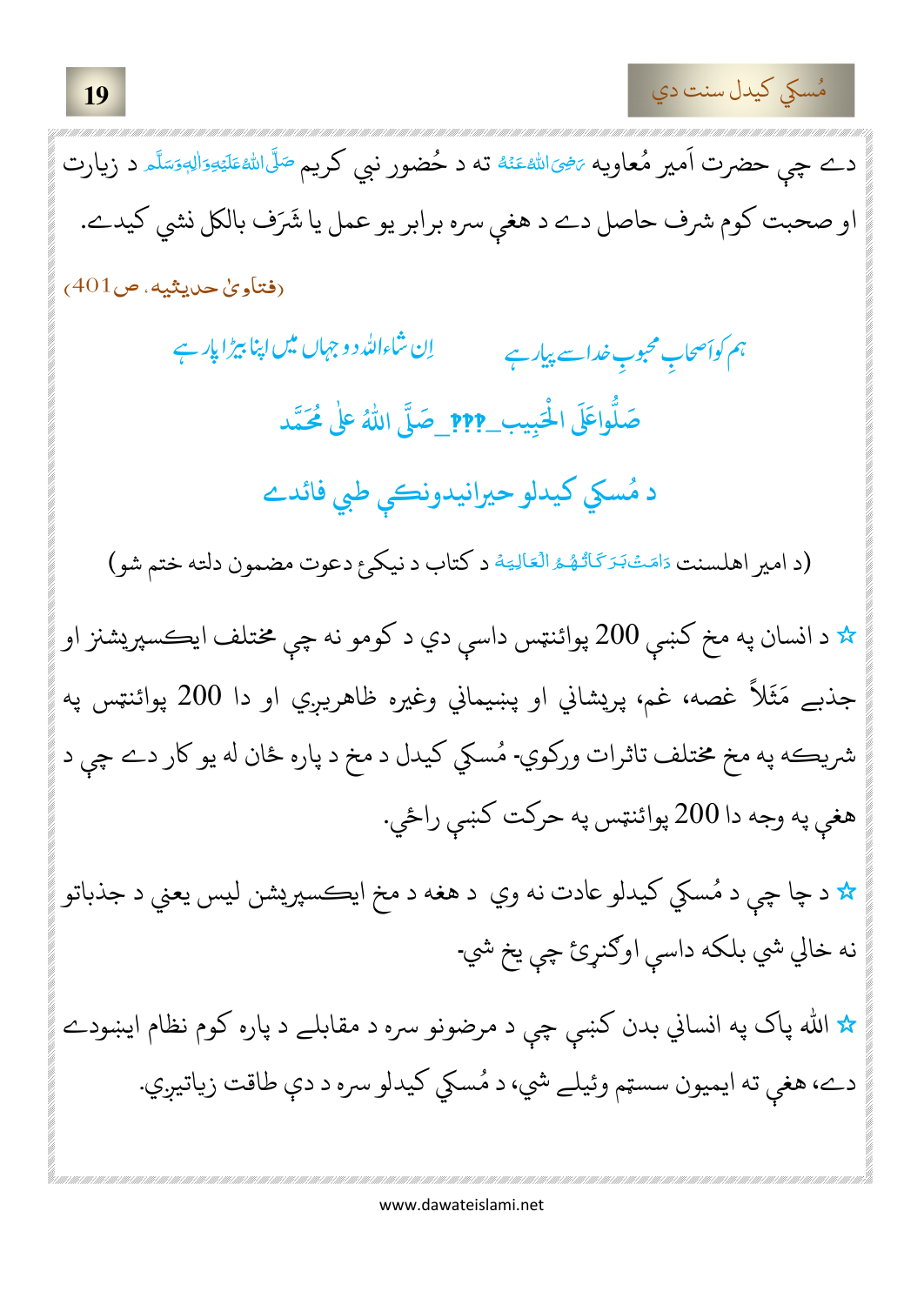مُسكي كيدل سنت دي

☆ ټينشن كمولو كښې مُسكي كيدل اهم كردار ادا كوي او دا په بلډ پريشر باندې فائده مند اثر غورځوي. \* د يوناني طب په کتاب کښ<sub>ې</sub> ساه لنډے کوم چې يو نه ختميدونڪے مرض دے. وئيلے شوي دي چې دا تر قبره پورې ځي، مُسكي كيدل د ساه لنډي يو علاج ګرځولے شوے دے. <del>لا</del> چې کله يو کس خاندي نو د هغه د بدن نه اينډريو فائن نومې يو هارمون اوځي کوم چې د يو قدرتي درد ختموونڪې دوا ده. <del>لا</del> يو تحقيق دے چې يو مُسكا د انسان دماغو ته د 2000 چاكليټ بار نه زيات حركت وركوي او ښه كوي ئي. <del>لا</del> د ټولو نه غټه خبره دا ده چې نبي کريم <sup>صَلَّى</sup>اللهڠلَ<u>ن<sup>هو</sup>الهٖوَسَلَّم</u> به مُسکي کيدلو، دې باره كښې دوه احاديث مباركه اوګورئ: (1) حضرت عبد الله بن حرث تخياللهءَنَهُ فرمائي چې ما د رَسُولُ الله صَلَّىاللهءَلي<sub>َّةِ</sub> الهِمَسَّلَّص نه (ترمذى،542/5.حديث:227) زيات څوک مُسکي کيدونڪے نه دے ليدلے. (2) د حضرت جرير پخچاللهءَنَهُ وينا ده چې د كله نه زه مسلمان شوے يم نو خوږ آقا صَلَّى الله عَلَيْهِوَالِهِوَسَلَّم زه نه يم منع كړے يعني چې څه مې ترې غوښتي دي را له ئې راكړي دي او كله چې ئې هم ماته كتلي دي نو په مُسكي كيدلو ئې كتلي دي. (ترمنۍ 542/5 حديث:230)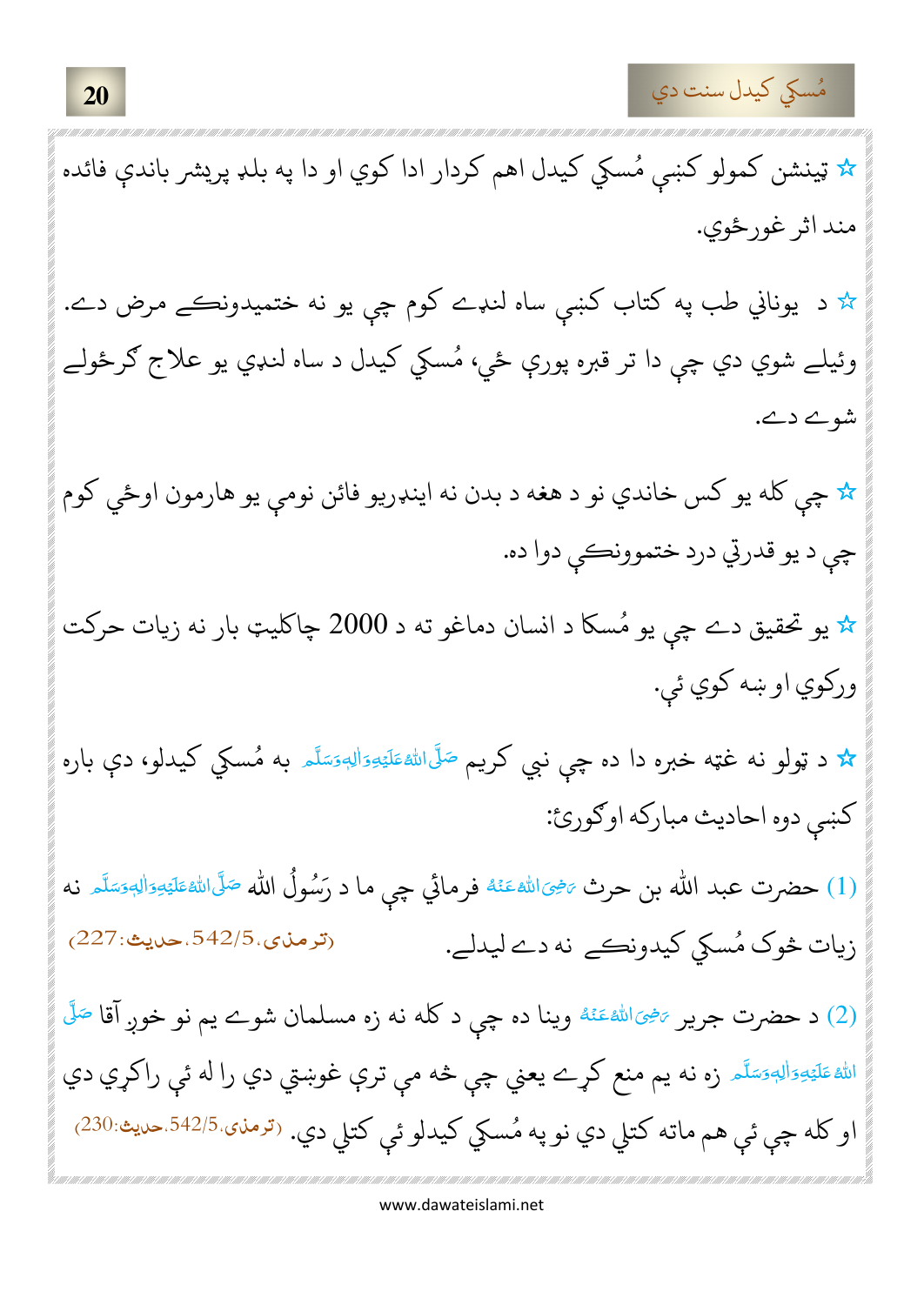.<br>مُسكي كيدل سنت دي

اُس تىبىم كى عادت پەلاكھوں سلام جس کی تسکیں سے روتے ہوئے ہنس پڑیں

لږ <mark>سوچ اوکړئ</mark>؛ که چرې تاسو کور کښې د هر کس سره په مُسکي کیدلو خبرې اوکړې، په لاره کښې د چا سره ملاقات وي او تاسو مُسکي شئ، جمات کښې د لمُونځ کوونڪو سره په مُسکي کيدلو ملاقات اوکړئ نو ستاسو د زړه موسم او بهر موسم به څومره ښه شي! يقيناً د ښه ښه نيتونو د مسلمان ورور سره په مُسكي كيدلو ميلاويدل به اِنُ شَآءَاللّٰهُالۡكَرِيۡمِ! هر خوا د ميني ډكه فضا جوړه شي-

د اميرِ اهلسنت <sub>دَامَتْ</sub>بَرَ<sup>ِ</sup>كَاتُهُءُالْعَالِيَهُ په خدمت كښې وخت په وخت مختلف خلق د ملاقات د پاره حاضريږي او هغوئي د هر يو سره په مُسكي كيدلو ميلاويږي، دې باره كښى د هغوئي <sub>دَامَتْ</sub>بَرَكَاتُهُءُالۡعَالِيَهُ نه پوښتنه اوکړے شوه نو هغوئي چې څه اوفرمائيل هغه اوګورئ:

## د مُسکي کيدلو ډالئ

سوال: د مُسکي کيدلو هم يو حد وي، آخر په دې هم انسان ستړے شي خو تاسو پرله پسې ليدلے شوي يــئ چي تاسو د هر يو سره په مُسكي كيدلو ميلاويږئ نو آيا تاسو نه ستړي کيږئ؟ جواب: دا خو د مزاج مزاج خبره ده خو زه د کوشش کولو سره د خپل مزاج ښه کولو کوشش کووم او مُسکي کيدل کووم ځکه چې مُسکي کيدل سنت دي او د سنت په نِيَّت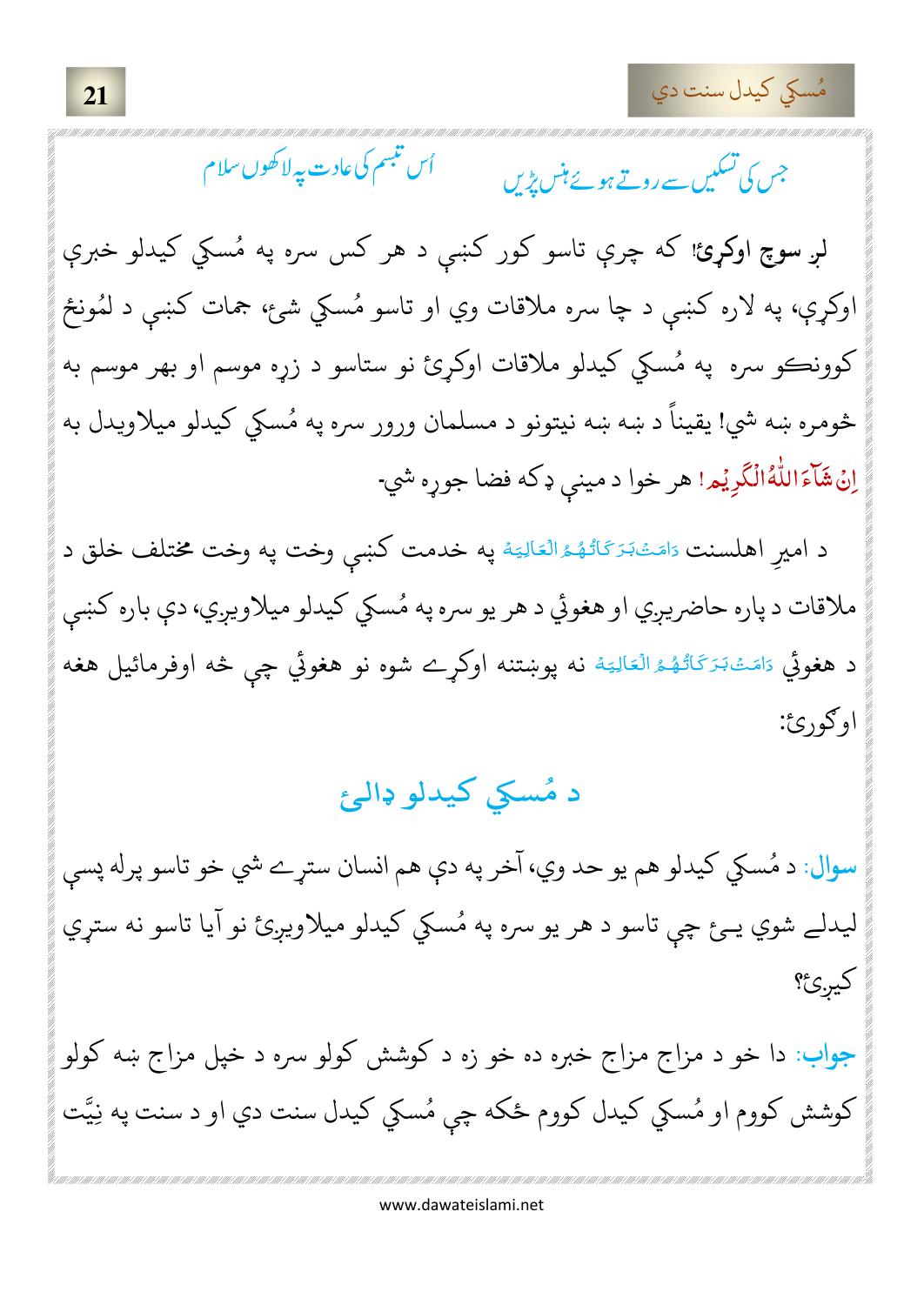

مُسکي کيدلو کښي هم ثواب دے- کله نا کله خو ما دا نوټ کړي دي چي پرله پسې د مُسكى كيدلو سره دلته (په مخ كښى) معمولي درد هم محسوس شي خو زه په زور مُسكى کيدل کووم ځکه چي حديثِ پاک کښي دي چي د مومن مخي ته مُسکي کيدل هم صدقه ده. (ترمنۍ 384/3.حديث:<sup>1963</sup>) څوک غريب چي ماته ډير په ګرانه را اورسي. څه پته چي زما په مُسكي كيدلو د هغه زړه خوشحاله شي- كوم غريب چي دوه كهنټے په قطار كښي اودريدلے وي او د هغې نه وروستو ئې نمبر راغلے وي، زه هغه له نور څه ور نڪړم نو آيا د مُسکي کيدلو يوه ډالئ هم ورنڪرم؟ که چرې زه هغه ته په مُسکي کيدلو اوګورم او د مَا شَآءَاللّٰه! وئيلو سره ئي په ملا اُوټپووم او په سر ورله لاس راښكاږم نو په دې به د هغه زړه (امیر اہل سنت کی کہانی انہی کی زبانی، قسط 11) ته خوشحالي اورسي.